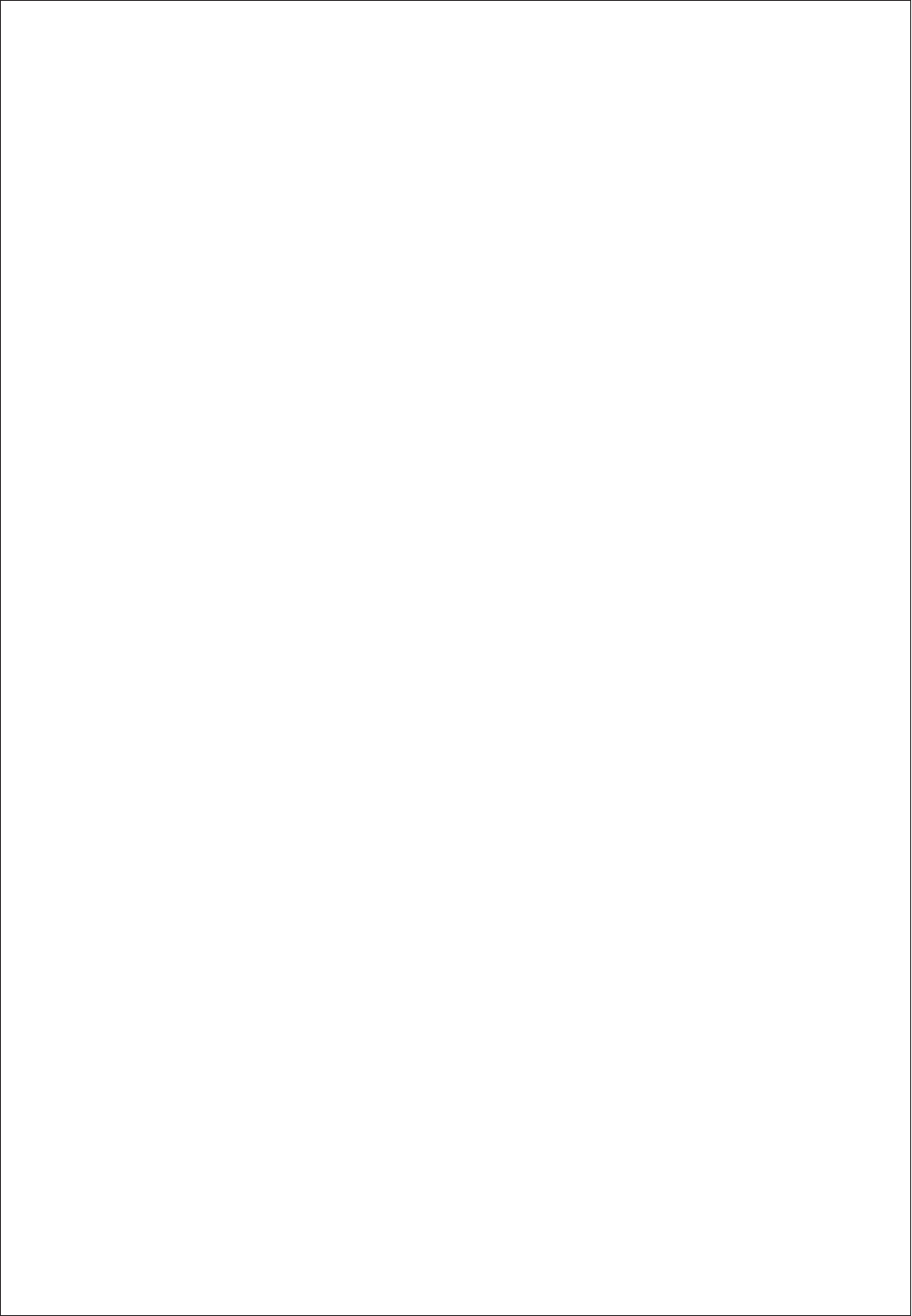# Originality and Utilitarian Works: The Uneasy Relationship between Copyright Law and Unfair Competition

Teresa Scassa

THE U.S. CASE OF INTERNATIONAL NEWS SERVICE V. ASSOCIATED PRESS<sup>1</sup> is often taught in property law classes as defining the boundaries between conduct that infringes copyright and conduct that amounts to a species of "unfair competition." Although the tort of unfair competition has had an uneven track record since INS, $^2$  the attempt by the majority of the United States Supreme Court to separate unfair competition concerns from copyright law remains interesting. The rapid proliferation of utilitarian works for which copyright protection is sought in the "information age" has placed copyright law under increasing strain with respect to the protection of these works. Recent case law in the United States and Canada illustrates the struggle to define the limits of copyright law in relation to utilitarian works, the content of which is primarily appropriated in a context of business competition. In Canada, the concept of unfair competition, which the Court in INS sought to separate from copyright law, is flourishing within, and not outside of, Canadian copyright law jurisprudence.

Utilitarian works are defined in this paper as works that do not have creative or artistic expression as their primary purpose. Instead, they are intended to perform a practical or useful function. Generally speaking, they are created as commercial products. Utilitarian works can include telephone directories,3 com-

<sup>1. 248</sup> U.S. 215, 39 S. Ct. 68 (1918) [INS cited to U.S.].

<sup>2.</sup> Copyright pre-emption has raised problems where the state tort action is seen as infringing on federal jurisdiction over copyright issues. See Wendy J. Gordon, "On Owning Information: Intellectual Property and the Restitutionary Impulse" (1992) 78 Va. L. Rev. 149 at 150–59. Gordon is critical of trends towards recognizing relief on this basis. She criticizes judges for "expanding state law to give creators of intangibles both tort and property rights in the 'fruits of their labors.'" Furthermore, she raises concerns that "traditional defenses to the creation of such rights on notions of public interest are sometimes improperly resisted and desirable prerequisites for suit ignored." (Gordon at 153).

<sup>3.</sup> Tele-Direct (Publications) Inc. v. American Business Information, Inc. (1996), 113 F.T.R. 123, (1996), 27 B.L.R. (2d) 1 (F.C.T.D.) [Tele-Direct (F.C.T.D.)], aff'd (1997), [1998] 2 F.C. 22, <http://reports.fja.gc.ca/fc/1998/pub/v2/1998fc21425.html>, (1997), 76 C.P.R. (3d) 296 (F.C.A.) [Tele-Direct (F.C.A.) cited to F.C.], leave to appeal to the S.C.C. denied [1998] 1 S.C.R. xv.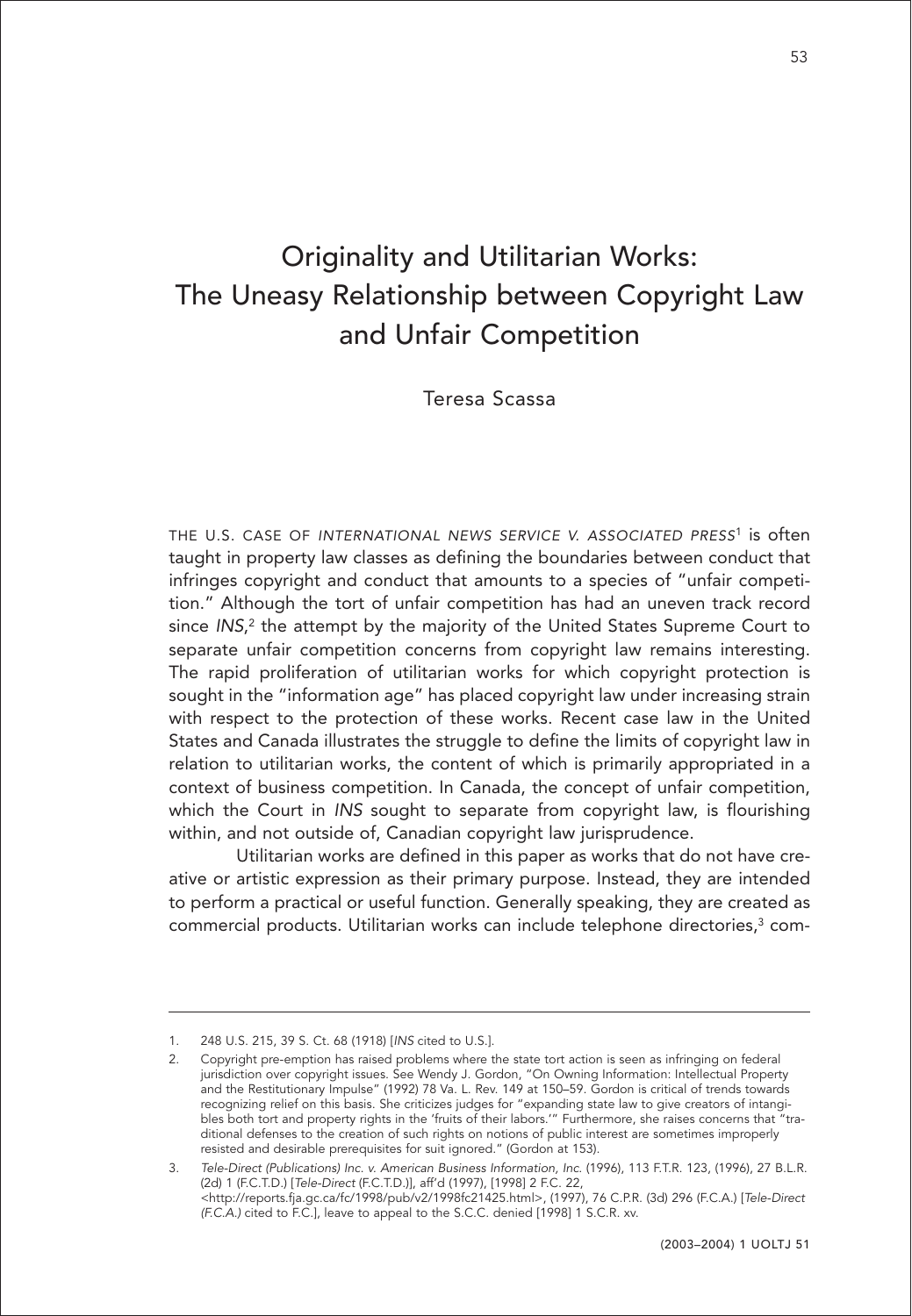puter software,<sup>4</sup> race-track forms,<sup>5</sup> tax forms,<sup>6</sup> brochures,<sup>7</sup> menus,<sup>8</sup> lottery tickets,<sup>9</sup> case reporters and indices,<sup>10</sup> to give a few examples. Many utilitarian works are "information products." Indeed, it is no accident that the illustrations listed above are all ones that would fall under the category of "literary works"; in the information age it is in the area of "literary works" that the greatest challenges to copyright have arisen.

Case law dealing with utilitarian works illustrates the struggles that have arisen with respect to the very boundaries of copyright law. Although recent decisions of the Federal Court of Appeal have emphasized that copyright lies in original works and that originality can flow from the exercise by an author of "skill, judgment and labour," the phrase "skill, judgment and labour" offers great latitude for a finding of "originality." There remains confusion as to whether labour alone—in other words, "sweat of the brow"—is sufficient in Canada to give rise to originality. The confusion about the standard for originality is profound; in one recent case, the Federal Court of Appeal went so far as to protect the idea behind the work, rather than its expression.<sup>11</sup> In other cases, courts have openly protected facts on a "sweat of the brow" basis.12 Because copyright issues involving utilitarian works arise primarily in contexts where the defendant has appropriated such materials in order to gain a business advantage, courts in these instances may well be motivated to protect the plaintiff from a loss that has been framed in terms of copyright infringement.

This paper examines the concept of "originality" in light of the shifting purposes of copyright law in Canada and of the historical relationship of utilitarian works to copyright law. After situating this discussion in the context of the issues raised in INS, it is argued that the protection of utilitarian works under Canadian copyright law has been controversial in the past and that the law has, in some cases, been amended to exclude or limit such protection. By examining the treatment of the concept of "originality" in recent Canadian cases dealing

- 4. Apple Computer Inc. v. Mackintosh Computers Ltd. (1986), [1987] 1 F.C. 173, (1986), 10 C.P.R. (3d) 1 (F.C.T.D.), (1987), aff'd [1988] 1 F.C. 673, (1987), 18 C.P.R. (3d) 129 (F.C.A.), aff'd [1990] 2 S.C.R. 209, <http://www.lexum.umontreal.ca/csc-scc/en/pub/1990/vol2/html/1990scr2\_0209.html>, (1990), 30 C.P.R. (3d) 257 [Apple Computer cited to S.C.R.].
- 5. British Columbia Jockey Club v. Standen (c.o.b. Winbar Publications) (1985), 22 D.L.R. (4th) 467, (1985), 8 C.P.R. (3d) 283 (B.C.C.A.) [B.C. Jockey Club cited to C.P.R.].
- 6. U & R Tax Services Ltd. v. H & R Block Canada Inc. (1995), 97 F.T.R. 259, (1995), 62 C.P.R. (3d) 257 (F.C.T.D.) IU & R Tax Services cited to C.P.R.].
- 7. Slumber-Magic Adjustable Bed Co. v. Sleep-King Adjustable Bed Co. (1984), [1985] 1 W.W.R. 112, (1984), 3 C.P.R. (3d) 81 (B.C.S.C.) [Slumber-Magic cited to C.P.R.].
- 8. Tomas v. Boaden Catering Ltd. (1995), 115 F.T.R. 236, (1995), 68 C.P.R. (3d) 275 (F.C.T.D.) [Boaden Catering cited to C.P.R.].
- 9. Boutin v. Distributions C.L.B. Inc. (1992), 56 Q.A.C. 206, (1992), 46 C.P.R. (3d) 395 (Que. C.A.), rev'd [1994] 2 S.C.R. 7, <http://www.lexum.umontreal.ca/csc-scc/en/pub/1994/vol2/html/1994scr2\_0007.html>, (1994), 54 C.P.R. (3d) 160 [Boutin cited to S.C.R.].
- 10. CCH Canadian Ltd. v. Law Society of Upper Canada, 2002 FCA 187, <http://decisions.fctcf.gc.ca/fct/2002/2002fca187.html>, [2002] 4 F.C. 213, (2002), 18 C.P.R. (4th) 161 (F.C.A.) [CCH cited to F.C.].
- 11. Édutile Inc. v. Automobile Protection Assn., [2000] 4 F.C. 195, <http://reports.fja.gc.ca/fc/2000/pub/v4/2000fc26366.html>, (2000), 6 C.P.R. (4th) 211 (F.C.A.) [Édutile cited to F.C.] (leave to appeal to the S.C.C. denied, SCC Bulletin, 2001 at 139), discussed infra.
- 12. See Weetman (c.o.b. Beta Digital Mapping) v. Baldwin, 2001 BCPC 292 (B.C. Prov.Ct.) [Weetman]; B & S Publications Inc. v. Max-Contracts Inc. (2001), 287 A.R. 201 (Alta. Q.B.) [B & S Publications]; B.C. Jockey Club, supra note 5.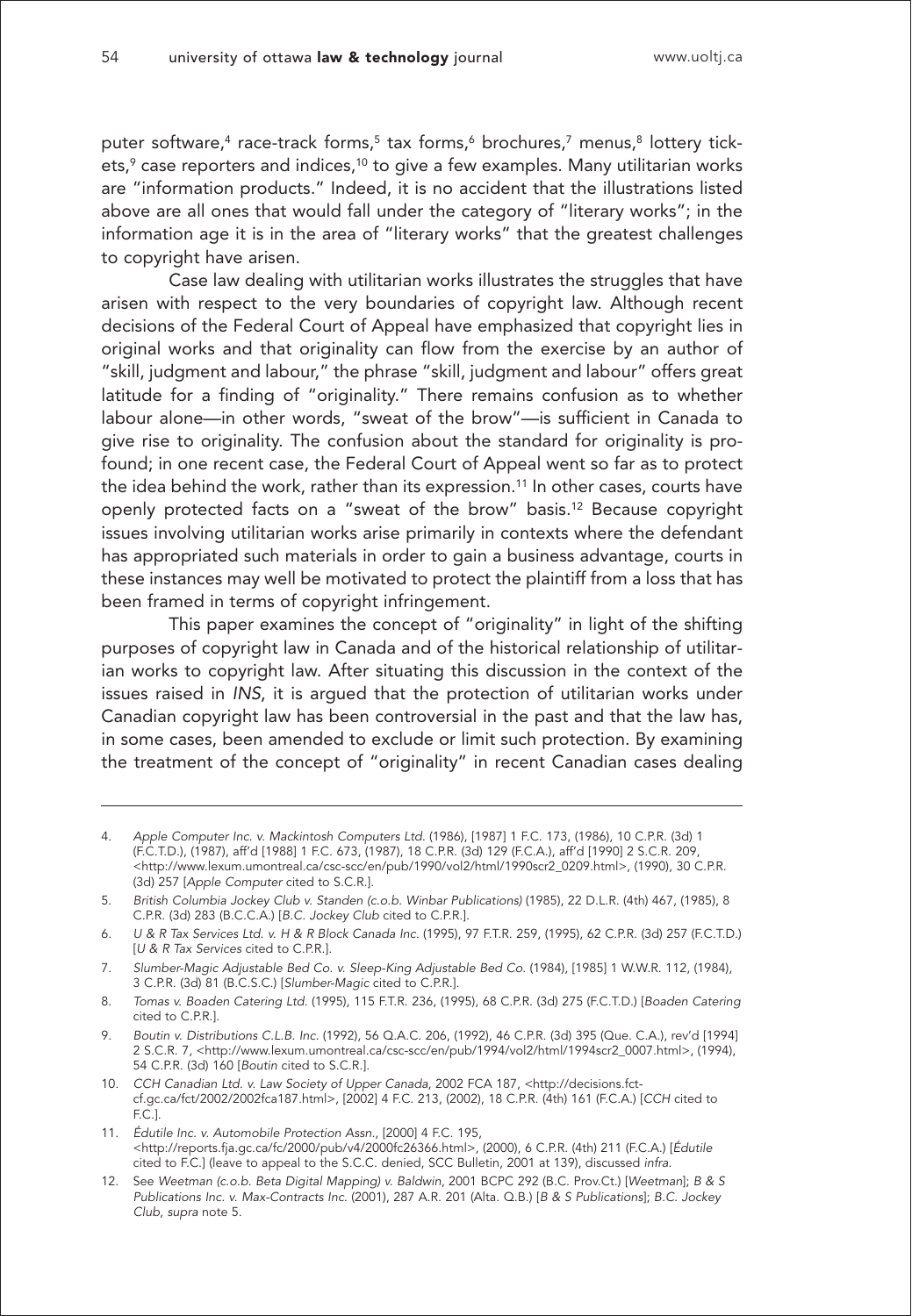with utilitarian works, this paper explores the uneasy relationship between unfair competition law and copyright law in Canada. It is argued that the proliferation of utilitarian works protected by copyright, and, in particular, of information products, has rendered the low, "sweat of the brow" threshold for originality extremely problematic. The effect of this judge-made approach to interpreting the legislation has been to broaden the scope of the legislation to the point of changing its character. The problem lies in the tension between copyright and unfair competition, primarily in relation to utilitarian works. Copyright law is an inapt vehicle for resolving issues of competition in the information economy.

\*

#### 1. INS: SEPARATING PROPERTY RIGHTS FROM UNFAIR COMPETITION

INTERNATIONAL NEWS SERVICE V. ASSOCIATED PRESS is often cited as standing for the proposition that there is no copyright in facts<sup>13</sup> and for the existence of a species of tort of unfair competition.<sup>14</sup> In fact, it is noteworthy as a case in which the United States Supreme Court struggled to distinguish between a harm that is actionable as an illegitimate business practice and one that interferes with property rights. The dispute, which arose during World War I, involved two rival companies, each in the business of gathering and distributing news for publication in the United States. The commercial success of the competing companies depended upon their ability to deliver up-to-date news in a prompt fashion. It also depended upon accurate and impartial reporting of the news.15 The plaintiff gathered news of the war from journalists that it had posted overseas and via its arrangements with other international news-gathering agencies. It incurred substantial costs in doing so. The defendant obtained news gathered by the plaintiff in a number of ways, including by bribing employees of the plaintiff's newspapers to provide the defendant the news before publication and "by copying news from bulletin boards and from early editions of complainant's newspapers and selling this, either bodily or after rewriting it, to the defendant's customers."16

The plaintiff alleged, inter alia, that the defendant's activities violated their copyrights. Pitney J., writing for the majority of the Court, emphasized the need to distinguish "between the substance of the information and the particular form or collocation of words in which the writer has communicated it."17 In other words, he sought to separate the underlying facts and ideas from their expression. With respect to the informational element of the news, he held there could be no copyright: "[T]he information respecting current events contained in the literary production is not the creation of the writer, but is a report of matters

<sup>13.</sup> Feist Publications v. Rural Telephone Service (1991), 449 U.S. 340, <http://www.law.cornell.edu/ copyright/cases/499\_US\_340.htm>, (1991), 111 S. Ct. 1282 [Feist cited to U.S.]. In a decision penned by O'Connor J., the majority of the United States Supreme Court stated that INS stands for a rejection of the "sweat of the brow" principle (Ibid. at 353).

<sup>14.</sup> See e.g. National Basketball Association v. Motorola, 105 F.3d 841, <http://www.law.cornell.edu/copyright/cases/105\_F3d\_841.htm>, 41 U.S.P.Q.2D (BNA) 1585 (2d Cir. 1997) [NBA cited to F.3d].

<sup>15.</sup> INS, supra note 1 at 230.

<sup>16.</sup> Ibid. at 231.

<sup>17.</sup> Ibid. at 234.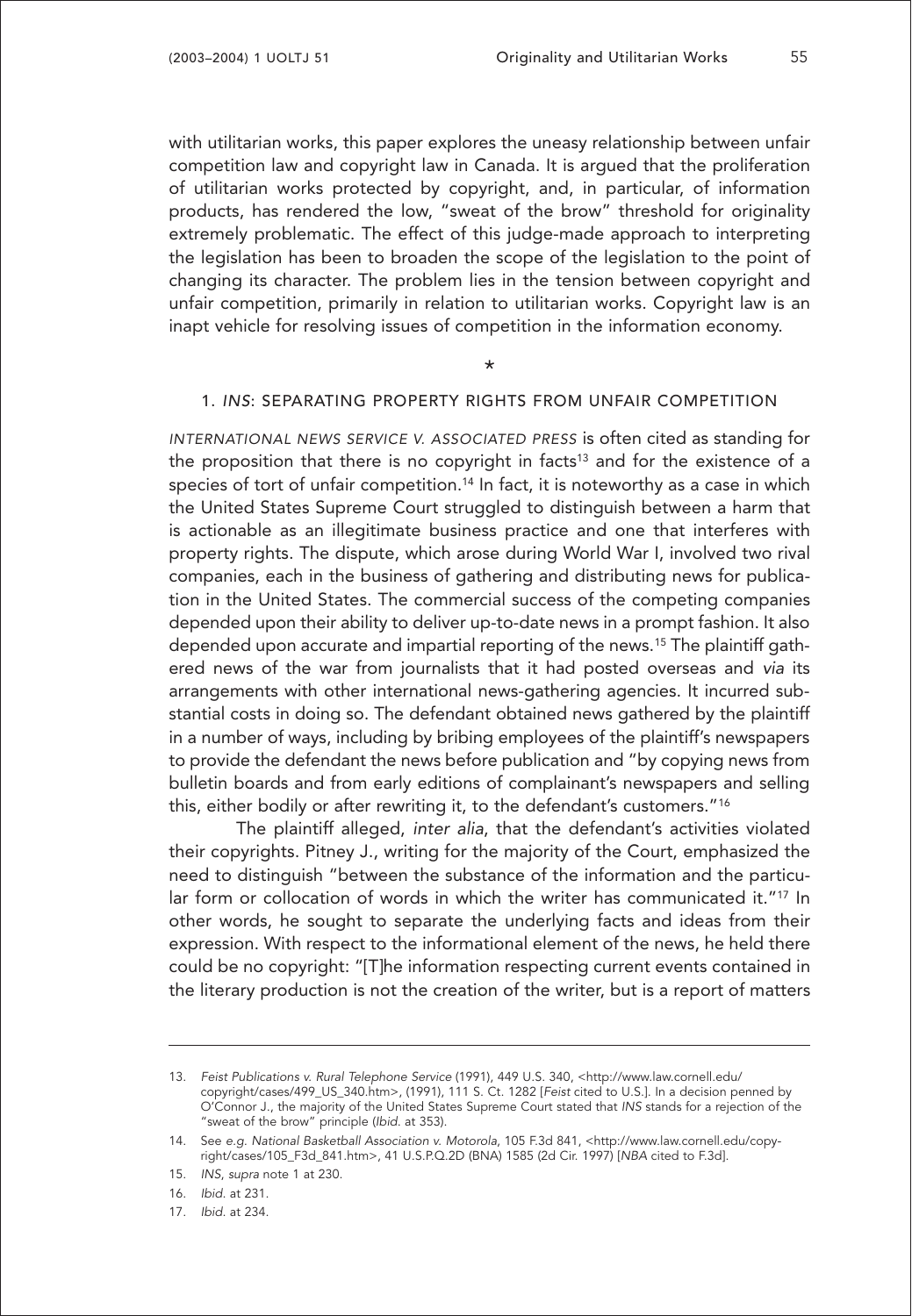that ordinarily are publici juris; it is the history of the day."18 Rejecting copyright as a basis for the action, Pitney J. focused instead on unfair competition. He accepted that there was a property interest of sorts in the news, but distinguished between the monopoly nature of the copyright interest and another more focused interest:

> … we may and do assume that neither party has any remaining property interest as against the public in uncopyrighted news matter after the moment of its first publication, it by no means follows that there is no remaining property interest in it as between themselves. For, to both of them alike, news matter, however little susceptible of ownership or dominion in the absolute sense, is stock in trade, to be gathered at the cost of enterprise, organization, skill, labor, and money, and to be distributed and sold to those who will pay money for it, as for any other merchandise.19

The majority of the Court thus articulated a limited "proprietary" interest which operated between two competitors and which arose from the one attempting to profit from the investment of "skill, labor and money" of the other.<sup>20</sup>

Pitney J. emphasized the commercial value of the information gathered by the plaintiff:

> Not only do the acquisition and transmission of news require elaborate organization and a large expenditure of money, skill, and effort; not only has it an exchange value to the gatherer, dependent chiefly upon its novelty and freshness, the regularity of the service, its reputed reliability and thoroughness, and its adaptability to the public needs; but also, as is evident, the news has an exchange value to one who can misappropriate it.21

In rejecting copyright law as a basis for relief in the circumstances, Pitney J. reiterated that the concern with use of the information was not a concern with respect to the public at large, but, rather, it was one with respect to a competitor. He argued that the fault in relying upon copyright "lies in applying as a test the right of the complainant as against the public, instead of considering the rights of complainant and defendant, competitors in business, as between themselves."<sup>22</sup> While it would be unobjectionable for a member of the public to communicate what he or she has read in a newspaper to another individual, it is problematic from a legal standpoint when a business rival conveys the same information in a manner that competes economically with the complainant. In doing so, the defendant "…is taking material that has been acquired by com-

22. Ibid. at 239.

<sup>18.</sup> Ibid.

<sup>19.</sup> Ibid. at 236 [Emphasis added].

<sup>20.</sup> While this was the basis of a finding for the plaintiff based on unfair competition, language very similar to that used by the United States Supreme Court arises in Canadian copyright cases involving utilitarian works. See e.g. Slumber-Magic, supra note 7 at 84, where McLachlin J. referred to "the amount of skill, judgment or labour that has been involved in making the compilation." See also B.C. Jockey Club, supra note 5 at 286, where the British Columbia Court of Appeal upheld the trial judge's finding of copyright infringement based on an appropriation of "a substantial amount of the work, skill, judgment and knowledge of the Club."

<sup>21.</sup> INS, supra note 1 at 238.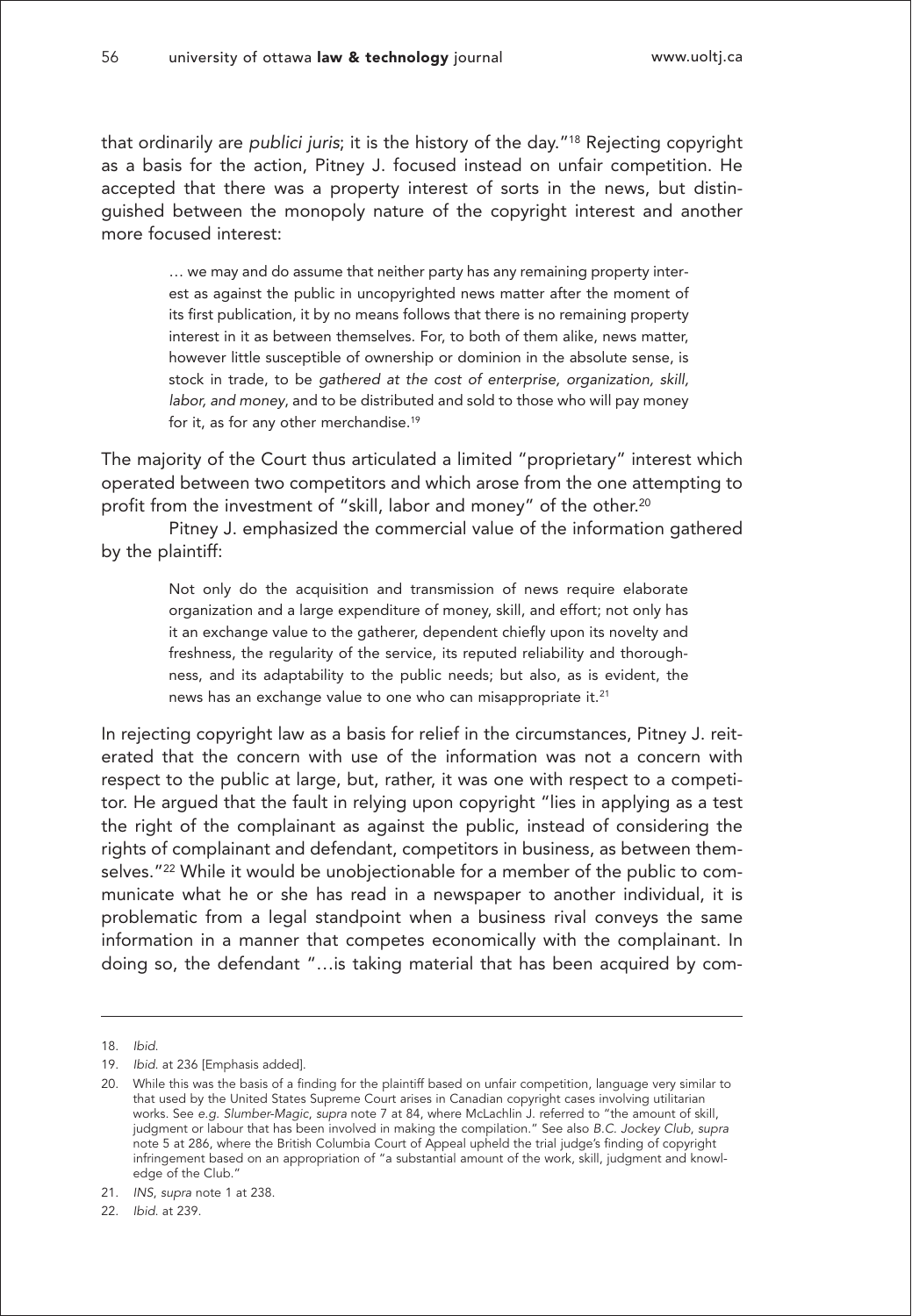plainant as the result of organization and the expenditure of labor, skill, and money, and which is salable by [the] complainant for money.<sup>"23</sup> Furthermore, Pitney J. characterized the defendant as "endeavoring to reap where it has not sown," and as "appropriating to itself the harvest of those who have sown."<sup>24</sup> The fault, therefore, lies in the unfair nature of the competition, and not in the taking of material that is the intellectual property of the complainant.

The majority of the Court clearly separated out unfair competition from property rights in the form of copyright, and argued substantial public policy reasons why copyright law should not govern the taking of factual material from the plaintiff's news reports. Although entitled to relief, the boundaries of the complainant's right to be free from unfair competition with respect to the gathering of the news were characterized by the Court as being limited to "the extent necessary to prevent that competitor from reaping the fruits of [the] complainant's efforts and expenditure.<sup>"25</sup> Unlike a copyright, the right is confined to a narrow window of time reflecting the commercial value of "hot" news.<sup>26</sup>

Significantly, Brandeis J., in dissent, took the view that it was inappropriate for the courts to carve out a quasi-property protection for "hot news" through the vehicle of the tort of unfair competition, which would lack clearly articulated boundaries. He wrote:

> The creation or recognition by courts of a new private right may work serious injury to the general public, unless the boundaries of the right are definitely established and wisely guarded. In order to reconcile the new private right with the public interest, it may be necessary to prescribe limitations and rules for its enjoyment; and also to provide administrative machinery for enforcing the rules.<sup>27</sup>

While Brandeis J. agreed that there was no copyright in the factual information that constituted the news, he would have preferred to leave the complainant with no remedy rather than to fashion one to address a matter best left to the legislature.

## \*

#### 2. CORE PURPOSES OF CANADIAN COPYRIGHT LAW

THE KIND OF STRONG STATEMENT about the boundaries of copyright law that was made in INS is largely absent from Canadian copyright jurisprudence. In spite of the "public interest" dimension to copyright, the public interest has not always been at the forefront of judicial interpretations. There has been much ambiva-

<sup>23.</sup> Ibid.

<sup>24.</sup> Ibid. at 239–40.

<sup>25.</sup> Ibid. at 241.

<sup>26.</sup> The sensitivity to the term of protection is interesting as it foreshadows similar concerns raised with respect to copyright protection of such utilitarian works as industrial designs and databases. In the case of industrial designs, the term of protection has been set at 10 years. Under EC, European Database Directive, Directive 96/9/EC of the European Parliament and of the Council of the European Union of 11 March 1996 on the Legal Protection of Databases, [1996] O.J. L. 77/20, <http://europa.eu.int/ISPO/infosoc/legreg/docs/969ec.html> [European Database Directive], the term of

protection for compilations of fact is set at 15 years (Article 10).

<sup>27.</sup> INS, supra note 1 at 262–63.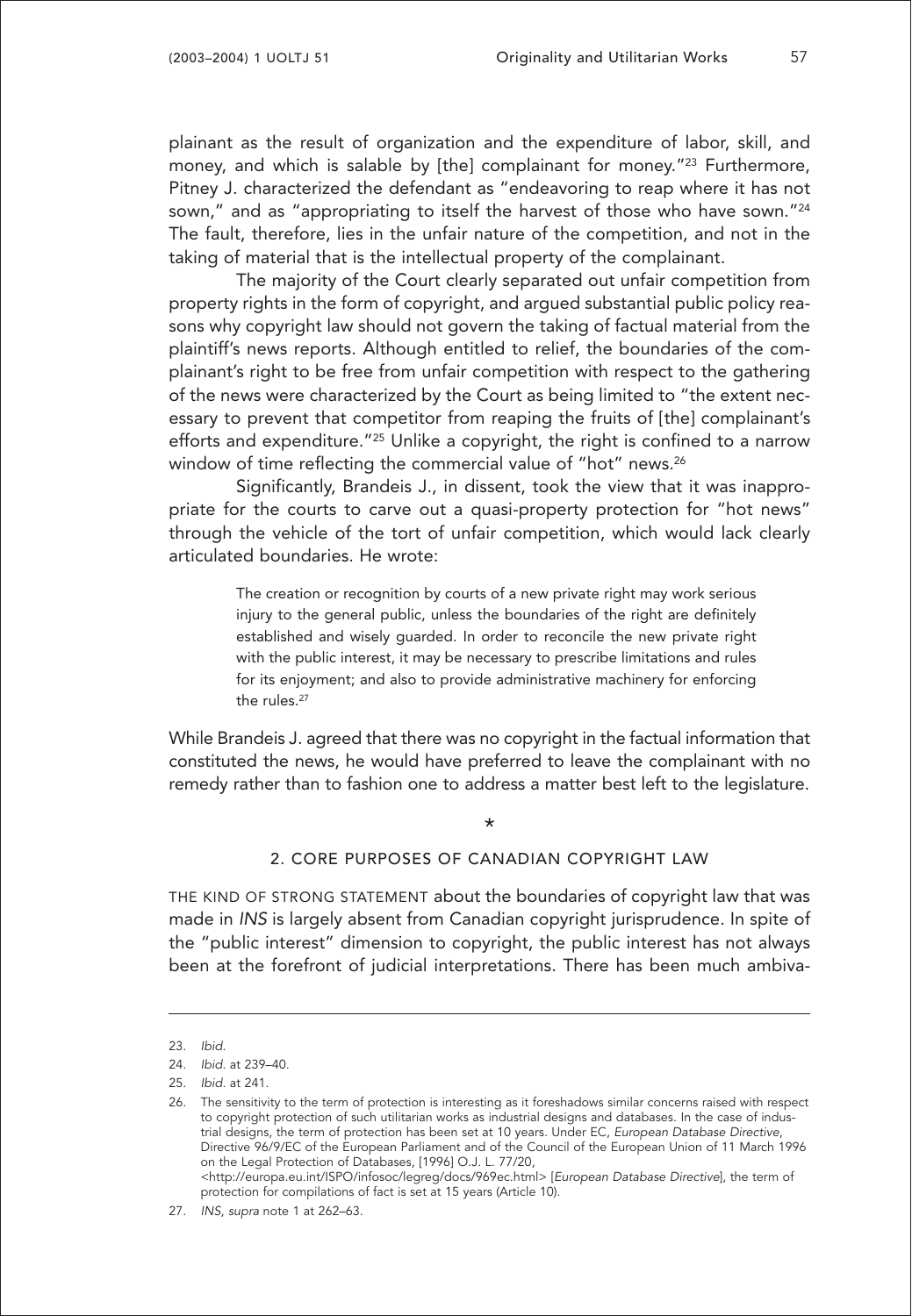lence about the scope and purpose of copyright law,<sup>28</sup> and Canadian courts have not traditionally been very helpful in this regard.29

The history of copyright reform in Canada also suggests legislative ambivalence about the purpose of copyright law. At one point, proposals for copyright reform in Canada emphasized protection of the inherent right of the author to the fruits of his or her labour.30 More recently, courts and authors have adopted the view that copyright legislation serves to provide a limited monopoly to authors as an incentive to produce works that will benefit society.<sup>31</sup> The incentive theory has received some highly placed support. In Théberge v. Galerie d'Art du Petit Champlain Inc., <sup>32</sup> a recent decision of the Supreme Court of Canada, Binnie J. for the majority described Canadian copyright law as striking "a balance between promoting the public interest in the encouragement and dissemination of works of the arts and intellect and obtaining a just reward for the creator…."33 This statement of purpose would appear to be at odds with the theory of inherent authorial rights.

This statement reflects a "classic" view of the purpose of copyright law<sup>34</sup> and it is not surprising that it arises in the context of a dispute over one of the most traditional kinds of works protected by copyright: an artist's painting. The statement of purpose is interesting, as it seems to suggest that the public interest is at least as important in the equation as the rights of the creator of a work. In a "sweat of the brow" paradigm, it is the entitlement of the creator of a work that forms an almost exclusive basis for the justification of the copyright monopoly. It is much more difficult to justify granting copyright over facts, via the principle of "sweat of the brow," where there is a robust concept of the public domain and the public interest. The expansion of copyright law to protect works of a less creative and more utilitarian character is in many ways inconsistent with the public policy objectives of copyright law identified by Binnie J.

<sup>28.</sup> Neither s. 91(23) of the Constitution Act, 1867, (U.K.) 30 & 31 Vict., c. 3, <http://laws.justice.gc.ca/en/const/index.html> nor the Canadian Copyright Act, R.S.C. 1985, c. C-42, <http://laws.justice.gc.ca/en/C-42/> contains a statement of purpose.

<sup>29.</sup> In Bishop v. Stevens, [1990] 2 S.C.R. 467, <http://www.lexum.umontreal.ca/cscscc/en/pub/1990/vol2/html/1990scr2\_0467.html>, (1990), 31 C.P.R. (3d) 394 at 477 [Bishop cited to C.P.R.], McLachlin J. (as she then was) stated that "copyright law is purely statutory law," and took the view that resolving the issues in dispute was a matter of statutory interpretation. This echoes an earlier decision of the Supreme Court of Canada, Compo Co. v. Blue Crest Music Inc., [1980] 1 S.C.R. 357 at 373, (1979), 45 C.P.R. (2d) 1 [Compo cited to S.C.R.], wherein Estey J. referred to the Copyright Act as providing simply "rights and obligations upon the terms and in the circumstances set out in the statute."

<sup>30.</sup> See House of Commons, Standing Committee on Communications and Culture, A Charter of Rights for Creators—Report of the Subcommittee on the Revision of Copyright (Ottawa: Supply and Services Canada, 1985). Unfortunately, to equate labour to the work of creators of traditional works is confusing when translated to utilitarian works.

<sup>31.</sup> As Vaver aptly notes, the calculation of what is of benefit to society involves a range of considerations that may vary from one society to another or that, within a single society, may vary over time. See David Vaver, Copyright Law (Toronto: Irwin Law, 2000) at 8–10.

<sup>32. 2002</sup> SCC 34, <http://www.lexum.umontreal.ca/csc-scc/en/pub/2002/vol2/html/2002scr2\_0336.html>, [2002] 2 S.C.R. 336 [Théberge cited to S.C.R.].

<sup>33.</sup> Ibid. at 355.

<sup>34.</sup> For example, the United States Constitution has, from the outset, articulated the purpose of copyright as being "To promote the Progress of Science and useful Arts, by securing for limited Times to Authors and Inventors the exclusive Right to their respective Writings and Discoveries." United States Constitution, art. 1, § 8, cl. 8, <http://www.house.gov/Constitution/Constitution.html>.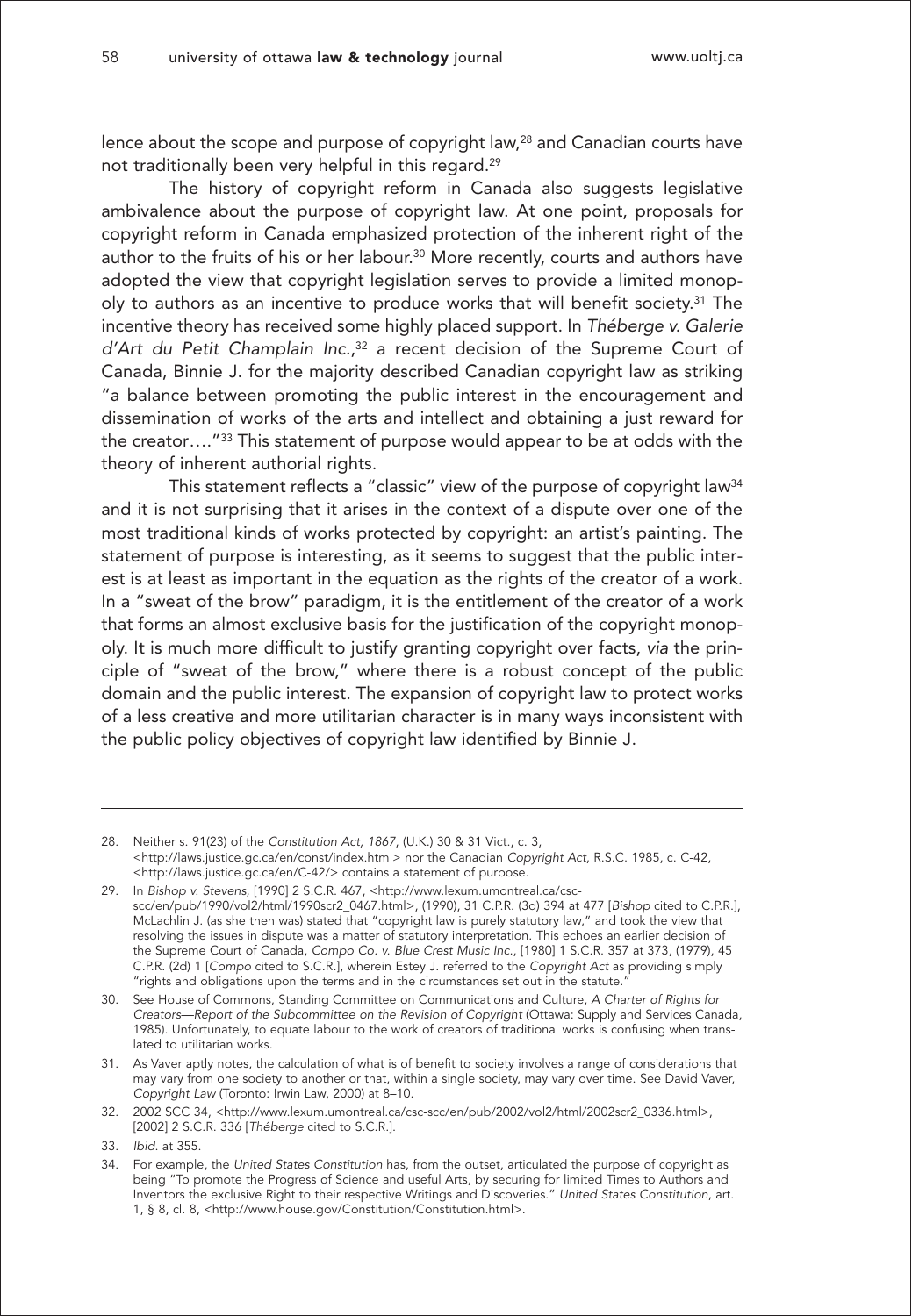In a recent report to Parliament, it was noted that alongside the cultural policy objectives of the Copyright Act are objectives related to using the legislation "as a powerful lever to promote innovation, entrepreneurship and success in the new economy."35 The explicit objective of the federal government's latest round of copyright reforms is to promote "the dissemination of new and interesting content on-line, for and by Canadians."<sup>36</sup> The economic objectives relate in part to the balance between creators and users of more traditional kinds of works and in part to the creation of incentives for economic growth in the digital and information society. Certainly, the above-mentioned statements of objective extend beyond a predominant concern for the right of creators to be rewarded for their efforts. At the same time, these statements seem to embrace copyright law as a central source of rights in a digital economy. The messages are, at best, mixed. The multiplicity of interests and objectives now recognized as being furthered by copyright law reflect the growing significance of copyright protection for utilitarian works, and make the act of "balancing" a much more complex and context-sensitive endeavour.37

The problem of the shifting purposes of copyright law is highlighted by the Théberge decision. The central issue in the case was the scope of the economic rights of an artist in relation to his works of art. In this regard, Binnie J. noted that:

> The proper balance among these and other public policy objectives lies not only in recognizing the creator's rights but in giving due weight to their limited nature. In crassly economic terms it would be as inefficient to overcompensate artists and authors for the right of reproduction as it would be self-defeating to undercompensate them.<sup>38</sup>

The discussion of over- and under-compensation is more straightforward in Théberge, where it is the scope of economic rights that is at issue rather than the copyrightability of the work itself.39 In many cases dealing with utilitarian works, the issue for the courts is whether a particular kind of work falls within the definition of an "original literary, dramatic, musical and artistic work."40 In such cases, a decision to extend copyright protection to such works results in the creation of a monopoly lasting for the life of the author plus an additional fifty years.

<sup>35.</sup> Industry Canada, Supporting Culture and Innovation: Report on the Provisions and Operation of the Copyright Act (Ottawa: Industry Canada, 2002), <http://strategis.ic.gc.ca/epic/internet/incrpprda.nsf/vwGeneratedInterE/rp00863e.html>, at Preface, i.

<sup>36.</sup> Industry Canada and Heritage Canada, Consultation Paper on Digital Issues (Ottawa: Intellectual Property Policy Directorate and Copyright Policy Branch, 2001), <http://strategis.ic.gc.ca/epic/internet/incrpprda.nsf/vwGeneratedInterE/h\_rp01102e.html>, [Consultation Paper] at 5.

<sup>37.</sup> Gordon argues that a trend toward increased protection of copyrighted works can, in part, be explained by "the gradual decline in our nation's industrial manufacturing sectors, the dramatic growth of high-tech information industries, and the perception that our nation's wealth is declining relative to that of other nations." Gordon, supra note 2 at 156.

<sup>38.</sup> Théberge, supra note 32 at 355. This interpretive approach has since been adopted in other cases. See e.g. Society of Composers, Authors and Music Publishers of Canada (SOCAN) v. Canadian Association of Internet Providers (Tariff 22), 2002 FCA 166, <http://decisions.fct-cf.gc.ca/fct/2002/2002fca166.html>, [2002] 4 F.C. 3, (2002), 19 C.P.R. (4th) 289, (F.C.A.) [Tariff 22 cited to C.P.R.].

<sup>39.</sup> The Court had to determine whether the right of reproduction extends to uses of a work that do not multiply the number of copies.

<sup>40.</sup> Copyright Act, supra note 28, s. 5, as defined in s. 2.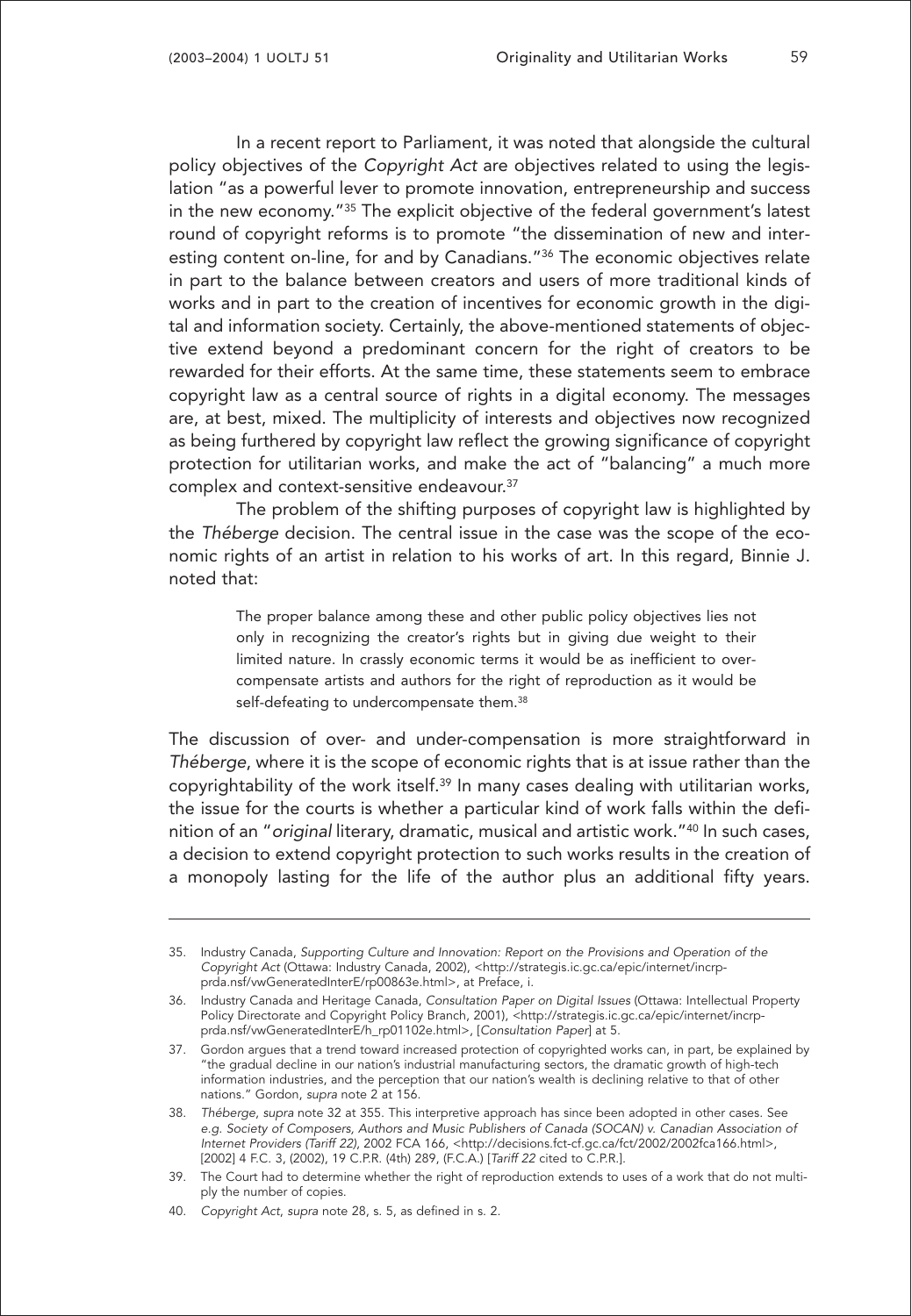Siebrasse argues that "[T]he balancing argument for denying protection to ideas becomes stronger as the duration of protection is extended…".41 In other words, the "balancing" approach with respect to issues of copyrightability is fraught with difficulty, as the choices may well be between extreme over-compensation and extreme under-compensation. In such a context, the balancing may more appropriately be between the role of the courts and the role of legislators in extending copyright protection beyond its traditional domain.

\*

### 3. UTILITARIAN WORKS AND COPYRIGHT LEGISLATIVE HISTORY

IT WOULD BE WRONG TO SAY that copyright law has historically served only to protect artists' and creators' interests, or that utilitarian works were considered to be uncopyrightable until the digital age. Both the statute and case law indicate otherwise. However, the relationship between copyright law and utilitarian works has historically been an uneasy one. Reichman and Samuelson have argued that "cyclical fluctuations between states of under- and overprotection are a characteristic response to borderline subject matters that fit imperfectly within the classical patent and copyright paradigms."<sup>42</sup> Utilitarian works often fall into the category of "borderline subject matters" for copyright.

Some of the earliest "utilitarian" works protected by copyright legislation were maps, charts and plans. Originally treated as "literary works,"43 these works conveyed information in a diagrammatic rather than in a strictly prose format. Maps, charts and plans were often inherently utilitarian: they existed to serve a functional purpose, with aesthetic qualities being of secondary importance.44 The inclusion of maps, charts and plans within the definition of "literary work" in fact contributed to judicial interpretations of that category of work that favoured a broad, non-qualitative assessment. Thus, in University of London Press Ltd. v. University Tutorial Press Ltd., after referring to the inclusion of "maps, charts, plans, tables, and compilations" in the definition of "literary work," Peterson J. stated that "it seems to be plain that it is not confined to 'literary work' in the sense in which that phrase is applied, for instance, to Meredith's novels and the writings of Robert Louis Stevenson."45

<sup>41.</sup> Norman Siebrasse, "A Property Rights Theory of the Limits of Copyright" (2001), 51 U.T.L.J. 1 at 16.

<sup>42.</sup> Jerome H. Reichman & Pamela Samuelson, "Intellectual Property Rights in Data?" (1997) 50 Vand. L. Rev. 51 at 64.

<sup>43.</sup> The Copyright Act was amended in 1988 to include "maps, charts and plans" under artistic, rather than literary, works. (Copyright Amendment Act, 1988, S.C. 1988, c. 15 (R.S.C. 1985, c. 10 (4th Supp.)), s. 1). In spite of the apparent view that such works are of a different character within the overall category of artistic works, it was nonetheless felt that they were a closer fit with artistic works than with literary works. However, their uneasy relationship to that latter category is also illustrated by the exclusion of these works from the exhibition right provided to "artistic works" in the same revision of the Copyright Act. In the parliamentary debates and committee hearings relating to the exclusion of maps, charts and plans from the exhibition right for artistic works, it was explained, among other things, that: "The intent behind the exhibition right was to benefit artists of fine works of art—painting and sculptures—where there is a curated show to which the public is invited, so that a fee for that exhibition would in fact flow to artists of that nature. However, it was not intended that cartographers, for example, the people who draw maps, benefit from that kind of a right." Canada, Parliament, Minutes of Proceedings and Evidence of the Legislative Committee on Bill C-60, 32d Parliament, 2nd Session (December 10, 1987) at 1230.

<sup>44.</sup> Of course, some maps could be considered works of art (in the qualitative sense) as well.

<sup>45. [1916] 2</sup> Ch. 60 at 608, (1916), 86 L.J.Ch. 107 [University of London Press cited to Ch.].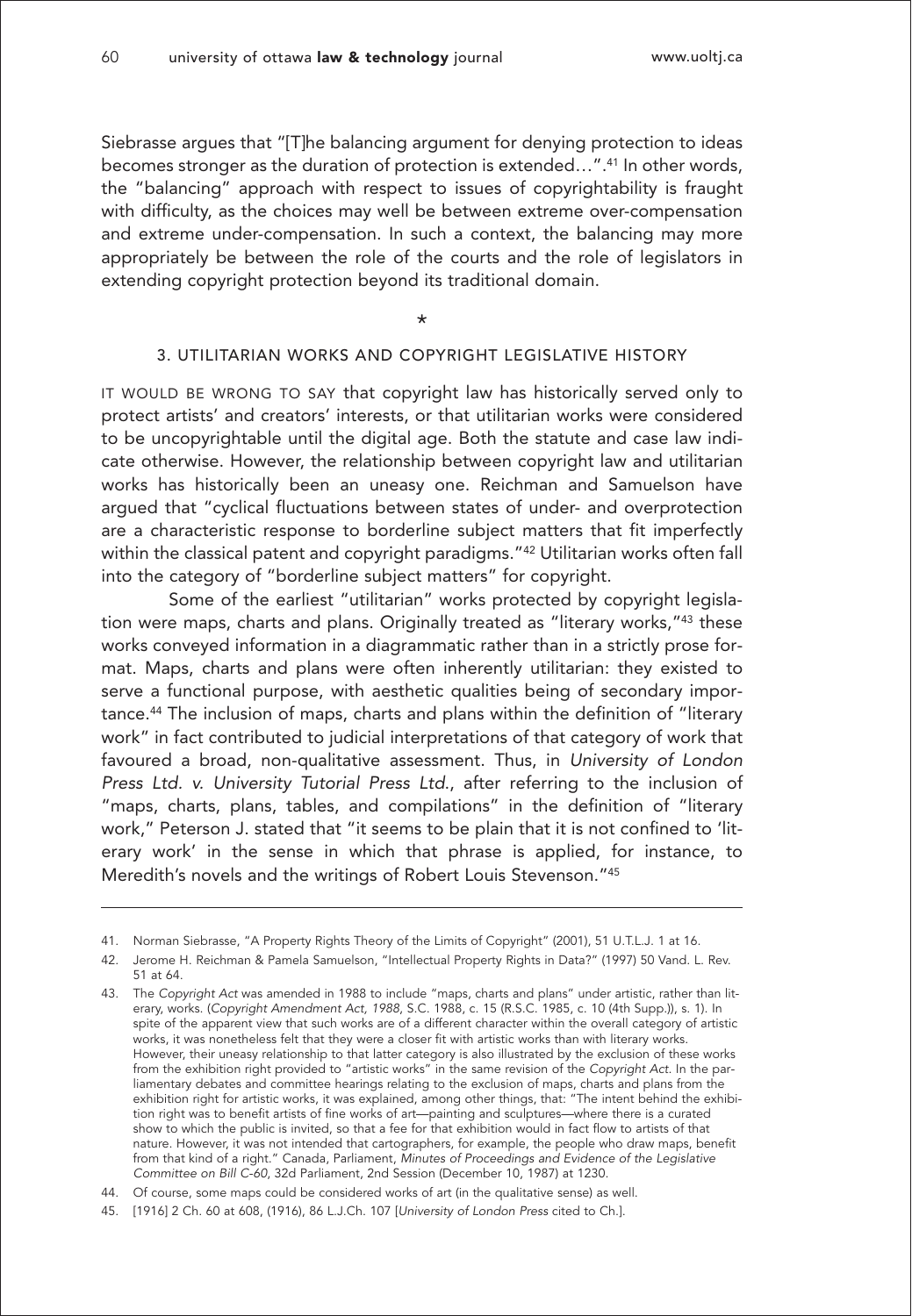Most likely, the inclusion of maps, charts and plans in the category of "literary works" was largely due to the fact that these instruments were considered to exist in order to convey information or instruction rather than to serve an artistic function. They were thus arguably closer in nature to an instruction book than to a work of art, and were also more likely to be found in books or on desktops than on gallery walls. However, the relationship of charts and plans in particular to three-dimensional objects that might be constructed from them did pose problems for copyright law. Through this avenue, courts demonstrated that they were amenable to interpretations of the legislation that offered protection to works of practical, industrial or commercial orientation. Not only were charts and plans protected by the Copyright Act, but three-dimensional objects created from those charts, plans or drawings could also be protected under copyright law. Thus, functional items such as boat hulls,<sup>46</sup> office desk drawers<sup>47</sup> and even automobile parts<sup>48</sup> might qualify for copyright protection. The problematic interpretations of copyright in these areas underlined some of the tensions that exist between the extensive protection offered under copyright legislation and the realities of commercial and industrial production and competition.

Concerns about the role of the Copyright Act in relation to industrial production led to various attempts to carve out a relationship between copyright and industrial design that recently culminated in the reworking of the Industrial Design Act<sup>49</sup> and of the Copyright Act in 1988.<sup>50</sup> In the debates leading up to the amendments, the Honourable Flora MacDonald noted:

> …designers of utilitarian objects which ought to be covered by the Industrial Design Act have been found potentially eligible for full copyright protection by recent judicial decisions. The uncertainty created by these decisions has created a pressing need to clarify the present wording of the law.51

She went on to express the view that "[t]he Copyright Act should not be transformed into a kind of catch-all legislation protecting works for which copyright is

<sup>46.</sup> Bayliner Marine Corp. v. Doral Boats Ltd. (1985), 5 C.I.P.R. 268, (1985), 5 C.P.R. (3d) 289 (F.C.T.D.) [Bayliner (F.C.T.D.) cited to C.P.R.], rev'd on other grounds [1986] 3 F.C. 421, (1986), 10 C.P.R. (3d) 289 (F.C.A.) [Bayliner (F.C.A.) cited to C.P.R.], leave to appeal to S.C.C. denied (1986), 14 C.P.R. (3d) 446.

<sup>47.</sup> L.B. (Plastics) Ltd. v. Swish Products Ltd., [1979] R.P.C. 551, [1979] F.S.R. 145 (H.L.) [L.B. Plastics].

<sup>48.</sup> British Leyland Motor Corp. Ltd. and another v. Armstrong Patents Co. Ltd. and another, [1986] A.C. 577, , [1986] 1 All E.R. 850 (H.L.) [British Leyland cited to A.C.].

<sup>49.</sup> R.S.C. 1985, c. I-9, <http://laws.justice.gc.ca/en/I-9/text.html>. Although this was the first industrial design act titled as such, Muhlstein and Wilkinson note that there were legislative precursors to the Industrial Design Act, especially with respect to textile designs. See their account of the history of industrial-design legislation in Canada in Amy Muhlstein & Margaret Ann Wilkinson, "Whither Industrial Design" (1999) 14 I.P.J. 1 at 8-15.

<sup>50.</sup> Copyright Amendment Act, 1988, supra note 43, subsequently amended by the North American Free Trade Implementation Act, 1993, S.C. 1993, c. 44, s. 68 and by the Copyright Amendment Act, 1997, S.C. 1997, c. 24, ss. 39–40. According to s. 64 of the Copyright Act, supra note 28, copyright and moral rights do not apply to designs applied to useful articles produced in quantities of more than fifty, or to plates, engravings or casts used for producing more than fifty useful articles (ss. 64(2)(a) and (b)). A "useful article" is defined as "an article that has a utilitarian function" (s. 64(1)). The effect of these provisions is that, even though there may otherwise be a copyright in the designs, the scope of the monopoly right is limited because of the use made of the design. Muhlstein and Wilkinson express the view that the 1988 amendments to the Copyright Act were "an attempt to completely sever design protection from copyright protection." (Muhlstein & Wilkinson, supra note 49 at 24).

<sup>51.</sup> House of Commons Debates, Volume VI, 1987 (June 26, 1987) at 7669 (Hon. Flora MacDonald).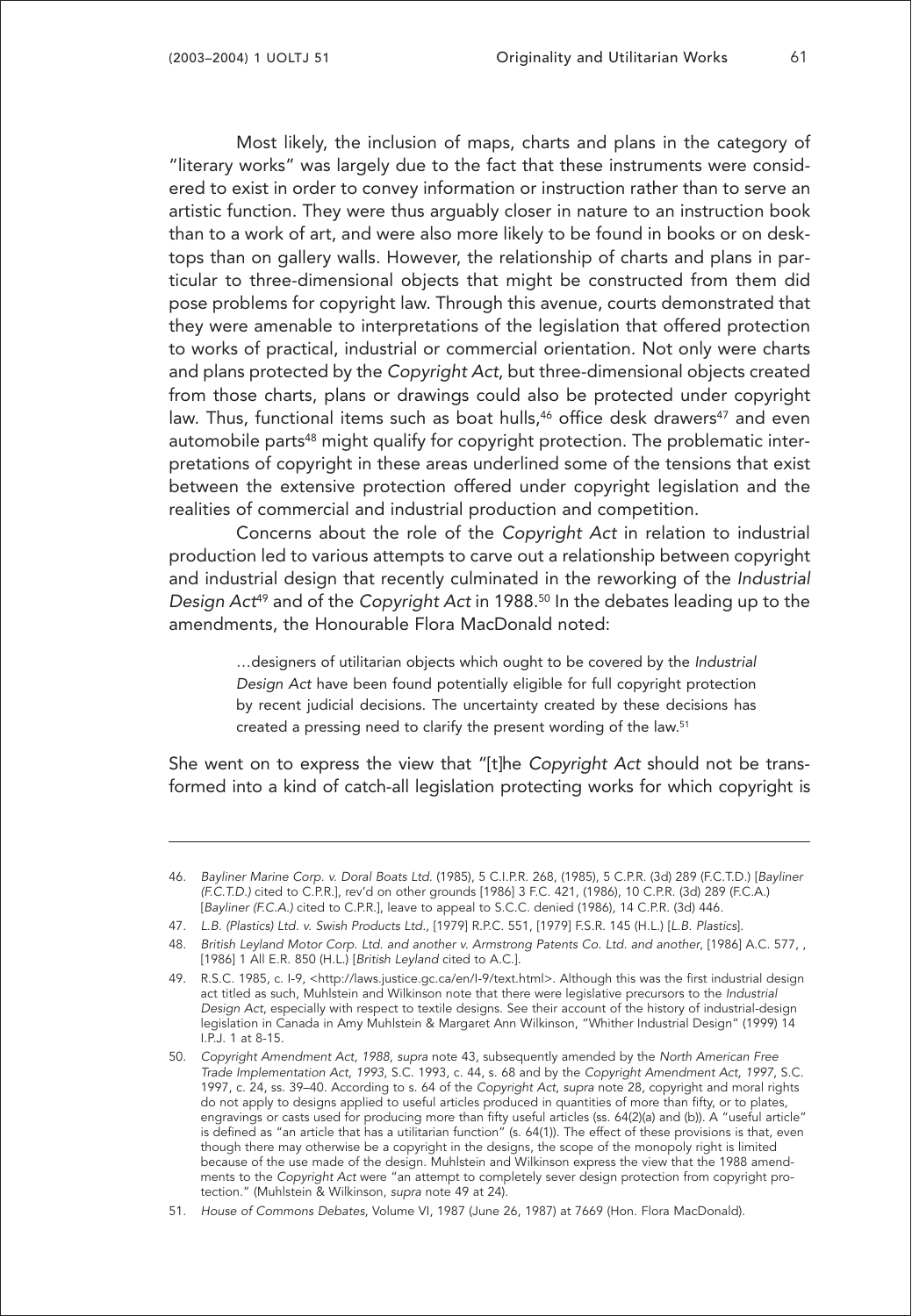not appropriate."52 In canvassing the history of industrial design legislation, Muhlstein and Wilkinson noted the tension between the treatment of industrial works and that of works of the creative arts: "It was considered appropriate to treat artistic works applied to products produced in certain industries separately from other works which enjoyed full copyright protection."53 In their view, design laws

> …evolved from copyright as an exception for artistic designs applied to specific classes of industrial goods, or goods within particular industries. The designs applied to these goods were thought to require some form of protection, but not of the same strength as copyright.<sup>54</sup>

The scope of protection offered under copyright law was thus considered to be too extensive for designs used in industrial contexts. It was not that legislators felt that there should be no protection from copying in these contexts; rather, the protection should be of a less extensive nature. Furthermore, under the Industrial Design Act, the onus was placed on the owner of the industrial design to register the design in order to receive protection; this, in turn, expanded the scope of the public domain in relation to industrial designs.<sup>55</sup>

In spite of the inclusion of maps, charts and plans within the definition of literary work and notwithstanding the rather expansive judicial interpretations, there were other aspects of the Copyright Act that suggested that utilitarian or purely functional objects were not intended to fall within the scope of the legislation. For example, the inclusion of "works of artistic craftsmanship" within the definition of "artistic works" suggests a qualitative barrier to the inclusion of otherwise functional three-dimensional objects within the Copyright Act. In George Hensher Ltd. v. Restawile Upholstery (Lancs.) Ltd., <sup>56</sup> the House of Lords struggled with the definition of a work of "artistic craftsmanship." The majority of the panel was of the view that such a work, though it might have functional utility (such as a piece of furniture), would nonetheless also have the "added character of being artistic"57; the implication was that a work which had functional utility but which was lacking in "artistic quality" would not qualify for copyright protection. Furthermore, until fairly recently a building had to be an "architectural work of art" in order to receive protection under the Copyright Act.<sup>58</sup> Buildings that were purely functional, or mundane, were excluded from protection.<sup>59</sup> The distinction

<sup>52.</sup> Ibid.

<sup>53.</sup> Muhlstein & Wilkinson, supra note 49 at 9-10.

<sup>54.</sup> Ibid. at 12. It is interesting to note that at the time of the enactment of the early precursors to the Industrial Design Act, three-dimensional objects were the more tangible primary objects of commerce in an industrial society.

<sup>55.</sup> The interface between the Industrial Design Act and the Copyright Act does not obliterate copyright in the design; rather, it limits a finding of infringement where the design elements are part of a utilitarian or functional object.

<sup>56.</sup> George Hensher Ltd. v. Restawile Upholstery (Lancs.) Ltd. (1974), [1976] A.C. 64, [1974] 2 All E.R. 420 (H.L.) [George Hensher cited to All E.R.]

<sup>57.</sup> Ibid. at 425, Lord Morris of Borth-Y-Gest.

<sup>58.</sup> The North American Free Trade Agreement Implementation Act, S.C. 1993, c. 44 [NAFTA Implementation Act], changed "architectural work of art" to "architectural work." <http://laws.justice.gc.ca/en/n-23.8/ 86212.html>.

<sup>59.</sup> Prior to 1988, an "architectural work of art" was protected only with respect to its "artistic character and design" (s. 2(a) of the Copyright Act, 1921, S.C. 11-12 Geo. V, c. 24). This requirement was removed by the Copyright Amendment Act, 1988, supra note 43.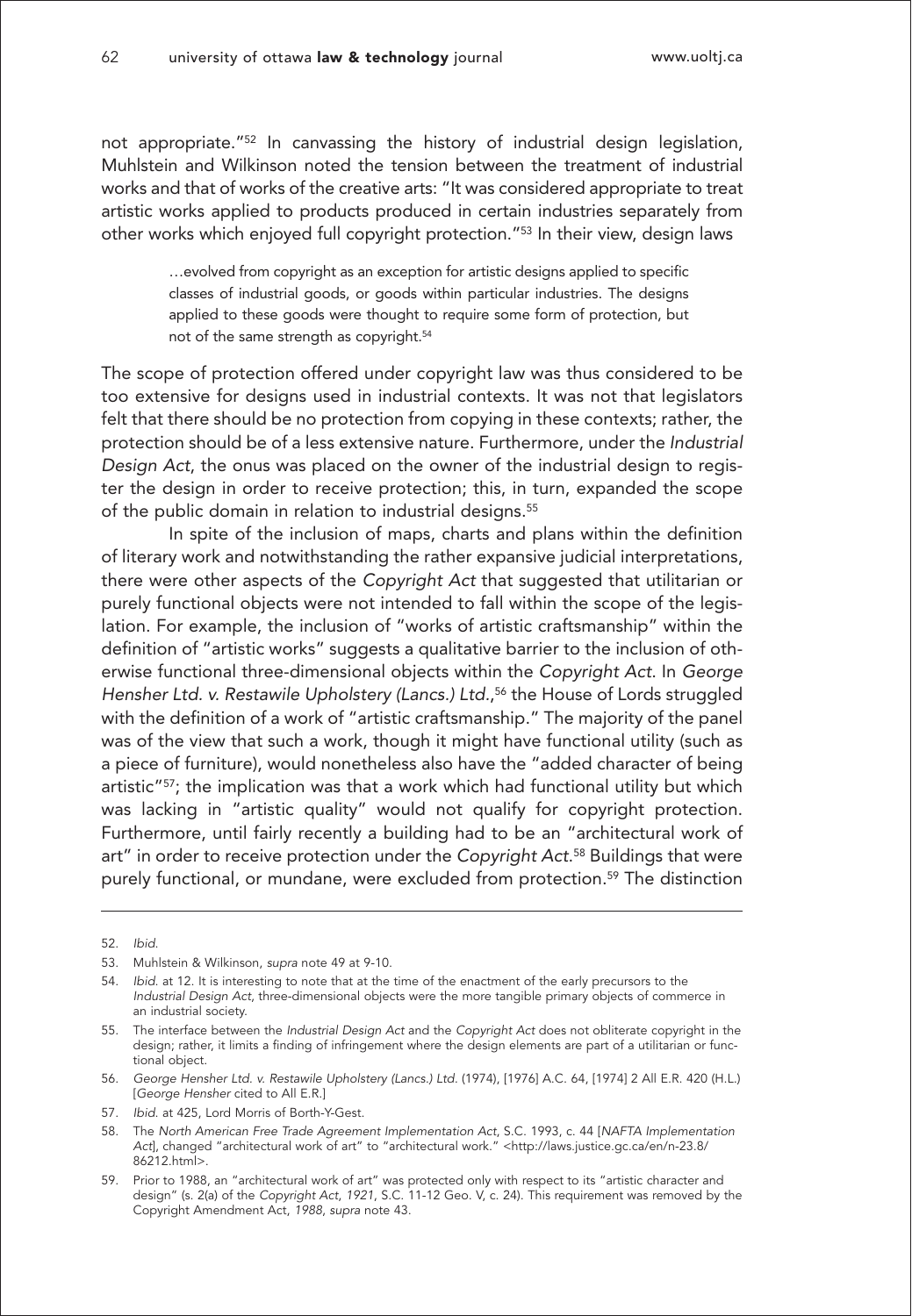was not purely one of the "originality" of the expression of the building; an "architectural work of art" was held to have some inherent aesthetic qualities. $60$ 

More recently, the Copyright Act has been amended to reflect developments that have arisen, inter alia, from judicial interpretation of the Act and from international agreements. "Architectural works" are now included within purview of the Act without the requirement of a qualitative assessment.<sup>61</sup> Computer software has formally been included in the category of "literary work,"<sup>62</sup> and the definition of a "compilation" has been clarified to include compilations of fact made original by virtue of the "selection and arrangement of data."63 These changes appear to suggest a consensus that the Copyright Act is the appropriate vehicle for protecting such works; on the other hand, at least in the context of software and of compilations of fact, it may simply reflect the lack of another more suitable legislative framework.<sup>64</sup>

The increasing importance of utilitarian works, such as "information products," as objects of commerce in an information economy has already created tensions with respect to the interpretation of copyright legislation. The history of the treatment of utilitarian works under copyright law in Canada makes it clear that Parliament has played a significant role in confining and constraining the scope of copyright protection for these works. In the case of information products, it is interesting that it has largely been the activity of the courts that has expanded the scope of copyright protection.

\*

#### 4. THE ORIGINALITY THRESHOLD

AS NOTED ABOVE, it has sometimes been through judicial interpretation that copyright protection has been extended to utilitarian works. This expansiveness is perhaps best reflected in cases that interpret the category of "literary work," which has historically been treated as one of the broadest copyright categories. In the classic case of University of London Press, the court rejected a qualitative approach to interpreting the category. According to Peterson J.,

<sup>60.</sup> Ibid. See e.g. Hay v. Sloan (1957), 12 D.L.R. (2d) 397, (1957), 27 C.P.R. 132 (Ont. H.C.) [Hay cited to C.P.R.]. See also Lifestyle Homes Ltd. v. Randall Homes Ltd. (1991), 70 Man.R. (2d) 124, (1991), 34 C.P.R. (3d) 505 (Man. C.A.) [Lifestyle Homes cited to C.P.R.].

<sup>61.</sup> Copyright Act, supra note 28, s. 2, definitions of "artistic work" and "architectural work."

<sup>62.</sup> Although the amendment made clear the legislative intent, the Supreme Court of Canada in Apple Computer, supra note 4, confirmed that software fell within the category of "literary work" as a matter of interpretation.

<sup>63.</sup> This amendment may reflect an attempt to narrow, rather than to expand, the reach of copyright law with respect to compilations of data by placing the emphasis on the originality of the selection and the arrangement. Significantly, recent Canadian court decisions could render irrelevant the distinction between a selection and arrangement of data on the one hand and the data themselves on the other hand. See Weetman, supra note 12, and B & S Publications, supra note 12, discussed infra.

<sup>64.</sup> The European approach, as set out in the European Database Directive, supra note 26, is to create a sui generis right for the protection of data in data compilations. At least one Canadian commentator supports a similar approach in Canada on the basis that copyright law is no longer an effective solution. See Graham A. Knight, "The Fall and Rise of Sweat of the Brow" (1998–99), 13 I.P.J. 337. Gordon argues that "As the economic hopes of a less confident, service-oriented economy have become increasingly dependent on the nation's intangible assets, legislatures and courts seem willing to extend intellectual-property protections on the questionable, and surely often unconscious, assumption that protection means prosperity." Gordon, supra note 2 at 156–57.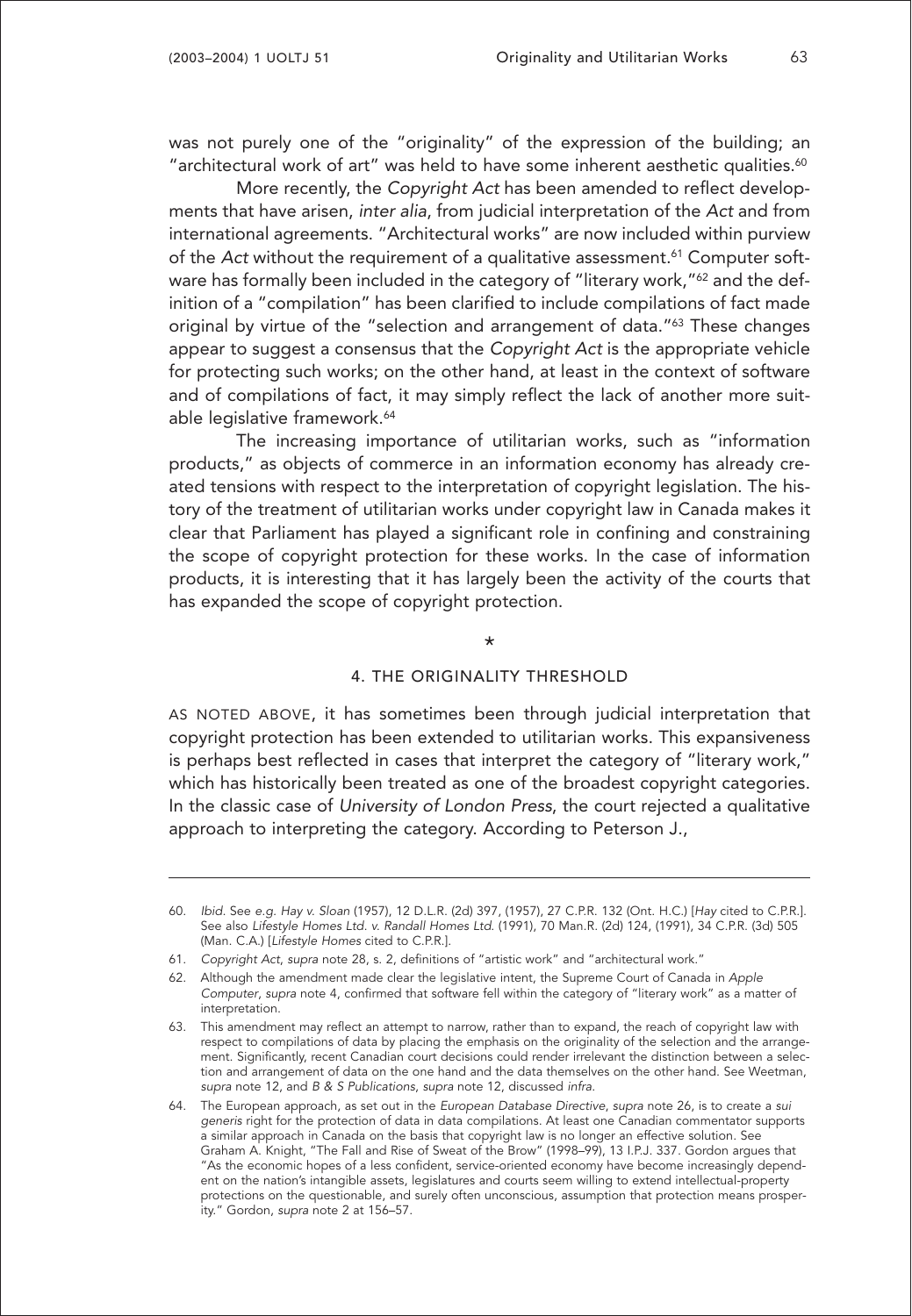…the words "literary work" cover work which is expressed in print or writing, irrespective of the question whether the quality or style is high. The word "literary" seems to be used in a sense somewhat similar to the use of the word "literature" in political or electioneering literature and refers to written or printed matter.<sup>65</sup>

In discussing the possibility of a sleeve chart used in dressmaking qualifying as a literary work in Hollingrake v. Truswell, <sup>66</sup> the court indicated that a literary work should give "information and instruction, or pleasure in the form of literary enjoyment."67 The bar for printed matter to qualify as a "literary work" was set fairly low.

Clearly, if any printed matter were to qualify for copyright protection, the scope of copyright would be extremely broad. Courts were unwilling to offer such a seemingly limitless scope of protection. They focused on "originality" as a basis for distinguishing works in which copyright could subsist. In particular, courts distinguished original works from mere ideas; it was the author's original expression of facts or ideas that would be protected, not the underlying ideas.<sup>68</sup> However, it soon became clear that it was not always easy to distinguish between an idea and its expression. In the leading case of *Baker v. Selden,<sup>69</sup> t*he United States Supreme Court attempted to articulate the point at which expression merged with an idea so as to become inseparable from the idea.

At issue in Baker v. Selden was the scope of copyright protection for a book setting out in detail a system of book-keeping. The Court acknowledged that the book itself could be protected by copyright, but that the underlying ideas expressed in the book were not a part of the monopoly. The book contained a series of illustrations and diagrams for use in conjunction with the bookkeeping system described in the work; given the fact that the expression of the system through these ledger pages had merged with the underlying idea, the Court concluded that "the mere copyright of Selden's book did not confer upon him the exclusive right to make and use account-books, ruled and arranged as designated by him and described and illustrated in said book."70

The doctrine of merger, or at least an analogous concept, is also present in common law jurisdictions outside of the United States. In Kenrick & Co. v. Lawrence & Co.,<sup>71</sup> for example, a British court accepted only a very limited scope to the copyright over the drawing of a hand making a check-mark in a box. The drawing had been provided as a pictorial instruction of how to vote for those with limited or non-existent literacy skills. In that case, the court noted that "the mere choice of subject can rarely, if ever, confer upon the author of the drawing

71. (1890), 25 Q.B.D. 99 [Kenrick].

<sup>65.</sup> University of London Press, supra note 45 at 608.

<sup>66. [1894] 3</sup> Ch. 420 [Hollingrake]. This case is dealt with under the category of "literary works" because of the inclusion of "maps, charts and plans" within that category at that time.

<sup>67.</sup> Ibid. at 428, Davey L.J.

<sup>68.</sup> Moreau v. St. Vincent, [1950] Ex. C.R. 198 at 203, (1950), 12 C.P.R. 32 (Ex. Ct.) [Moreau cited to Ex. C.R.], where the court said: "It is, I think, an elementary principle of copyright law that an author has no copy-<br>where the court said: "It is, I think, an elementary principle of copyright law that an author has no copyright in ideas but only in his expression of them.<sup>7</sup>

<sup>69.</sup> Baker v. Selden, 101 U.S. 99 (1879).

<sup>70.</sup> Ibid. at 107.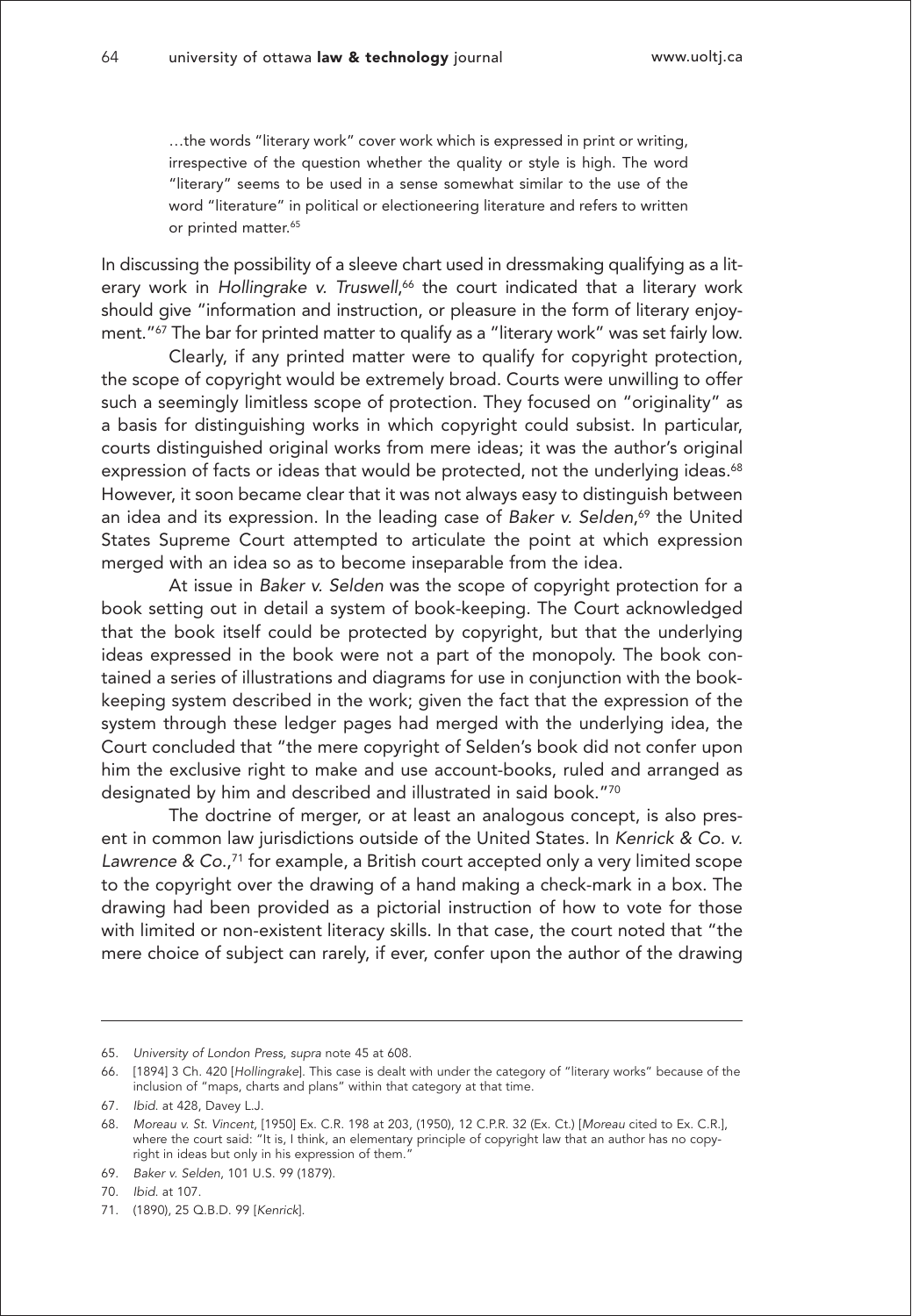an exclusive right to represent the subject."72 Since, in the court's view, the depiction of how to vote could really only be expressed in a very limited number of ways, any copyright protection in the drawing would be limited to the precise depiction made or "in which the variations from such a minute agreement shall be microscopic."73 To give broader copyright protection would essentially be to grant a monopoly over the idea being expressed as opposed to the expression itself. Courts in Canada have accepted the underlying principle in the idea/expression dichotomy. In Delrina Corp. v. Triolet Systems Inc., <sup>74</sup> the Ontario Court of Appeal noted:

> The merger notion is a natural corollary of the idea/expression distinction which, as I have said, is fundamental in copyright law in Canada, England and the United States. Clearly, if there is only one or a very limited number of ways to achieve a particular result in a computer program, to hold that that way or ways are protectable by copyright could give the copyright holder a monopoly on the idea or function itself.<sup>75</sup>

To grant such a monopoly would be counter to public policy, as copyright seeks to promote a diversity of original expression, rather than to restrict the expression of particular ideas or concepts. It is significant that merger cases almost invariably relate to utilitarian works, because in such cases the concept expressed in the work is usually of greater value to the creator than its expression.

The other main principle at play in relation to originality is the principle that there can be no copyright in facts. In the view of the United States Supreme Court, originality cannot reside in facts, as facts are copied from the world around us.<sup>76</sup> While originality may reside in the selection or arrangement of facts, the underlying facts are, in theory at least, not covered by the copyright in the selection and arrangement.<sup>77</sup> The principle that there can be no copyright in facts has been stated most vigorously in the United States. In Canada and in other common law jurisdictions, such as the U.K. and Australia, there is a view that a sufficient expenditure of labour can create a property interest in facts. Yet the

<sup>72.</sup> Ibid. at 102.

<sup>73.</sup> Ibid.

<sup>74. (1993), 9</sup> B.L.R. (2d) 140, (1993), 47 C.P.R. (3d) 1, aff'd (2002), 58 O.R. (3d) 339, (2002), 17 C.P.R. (4th) 289 (Ont. C.A.) [Delrina (Ont. C.A.) cited to O.R.].

<sup>75.</sup> Ibid. at 353.

<sup>76.</sup> Feist, supra note 13 at 347.

<sup>77.</sup> For example, Article 1705 of the North American Free Trade Agreement Between the Government of Canada, the Government of Mexico and the Government of the United States, December 17, 1992, Can. T.S. 1994 No. 2, 32 I.L.M. 289 (entered into force January 1, 1994), <http://www.sice.oas.org/trade/nafta/naftatce.asp> [NAFTA] states that "compilations of data or other material, whether in machine readable or other form, which by reason of the selection or arrangement of their contents constitute intellectual creations" can be protected under copyright, but that such copyright "shall not extend to the data or material itself." A similar provision is contained in Article 5 of the WIPO Copyright Treaty, December 20, 1996, <http://www.wipo.int/clea/docs/en/wo/wo033en.htm>.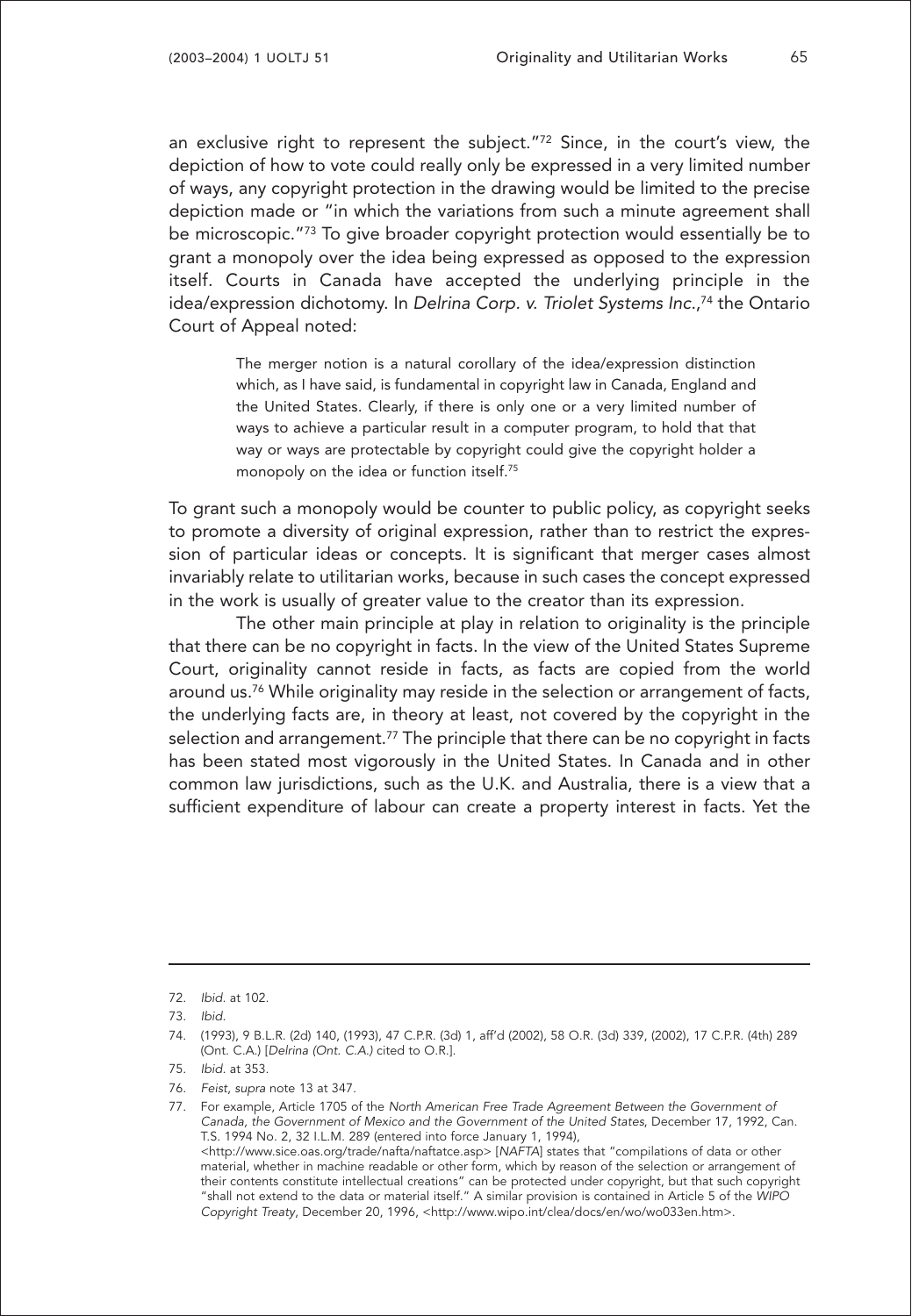Canadian Copyright Act seems to indicate, at least indirectly, that copyright does not extend to facts.78

Because the value of many utilitarian works—and, in particular, of information products—tends to reside either in the concept behind them or in the aggregate of factual or non-original material of which they are comprised, it is not surprising that disputes over copyright in these works have proven controversial. In Canada, recent case law demonstrates both uncertainty and incoherence with respect to the use of copyright to protect such works. It is clear, however, that decisions that exert pressure on the boundaries of originality also exert pressure on the fundamental principles of copyright law. The undermining of the idea/expression and fact/expression dichotomies is more than just an "interpretive" exercise; it is one with the potential to alter the scope of copyright as effectively and as dramatically as a legislative amendment.

\*

### 5. ORIGINALITY AND "SWEAT OF THE BROW"

THE "SWEAT OF THE BROW" DOCTRINE, which directly undermines the fact/expression dichotomy, emerged in U.K., U.S. and Canadian case law as a basis for finding the requisite originality in works that are of a mundane, commercial and often essentially factual nature. The issue became whether copyright law could protect something that reflected minimal creativity, yet which also required an investment of time and labour in order to create it. The doctrine of the "sweat of the brow" acknowledged the labour that went into the creation of certain types of works. It clearly emerged in the context of cases in which there was a strong sense that something of value had been taken from the creator of a non-traditional copyrighted work.79 Reviewing the evolution of the "sweat of the brow" doctrine in U.S. case law, the United States Supreme Court in its landmark 1991 decision in Feist noted that the "underlying notion was that copyright was a reward for the hard work that went into compiling facts."<sup>80</sup> Furthermore, in Feist the Court rejected "sweat of the brow" as a basis for a finding of originality. With respect to compilations of facts, the Court emphasized the need to find originality in the selection and arrangement of the facts, and opined that a "creative spark" would be required to distinguish a routine selection and arrangement from one in which copyright resided.<sup>81</sup>

The doctrine of "sweat of the brow" reflects a view of copyright that recognizes an entitlement to a copyright monopoly on the basis of the hard work or

81. Ibid. at 359.

<sup>78.</sup> Section 2 (definition of "compilation") of the Copyright Act, supra note 28, as amended by S.C. 1993, c. 44, s. 53. The principle is stated somewhat indirectly in CCH. In his analysis of copyright in reported decisions, Linden J.A. said: "The publishers do not monopolize information in the sense that they can preclude others from independently producing similar materials; they merely acquire the right to preclude others from copying their works." CCH, supra note 10 at 263. This statement can be compared with that of the United States Supreme Court in Feist, supra note 13 at 349, where O'Connor J. wrote that "copyright in a factual compilation is thin."

<sup>79.</sup> See e.g. Kelly v. Morris (1866), L.R. 1 Eq. 697 (Ch.) where the court protected a compilation of facts and information in the form of a post-office directory.

<sup>80.</sup> Feist, supra note 13 at 352.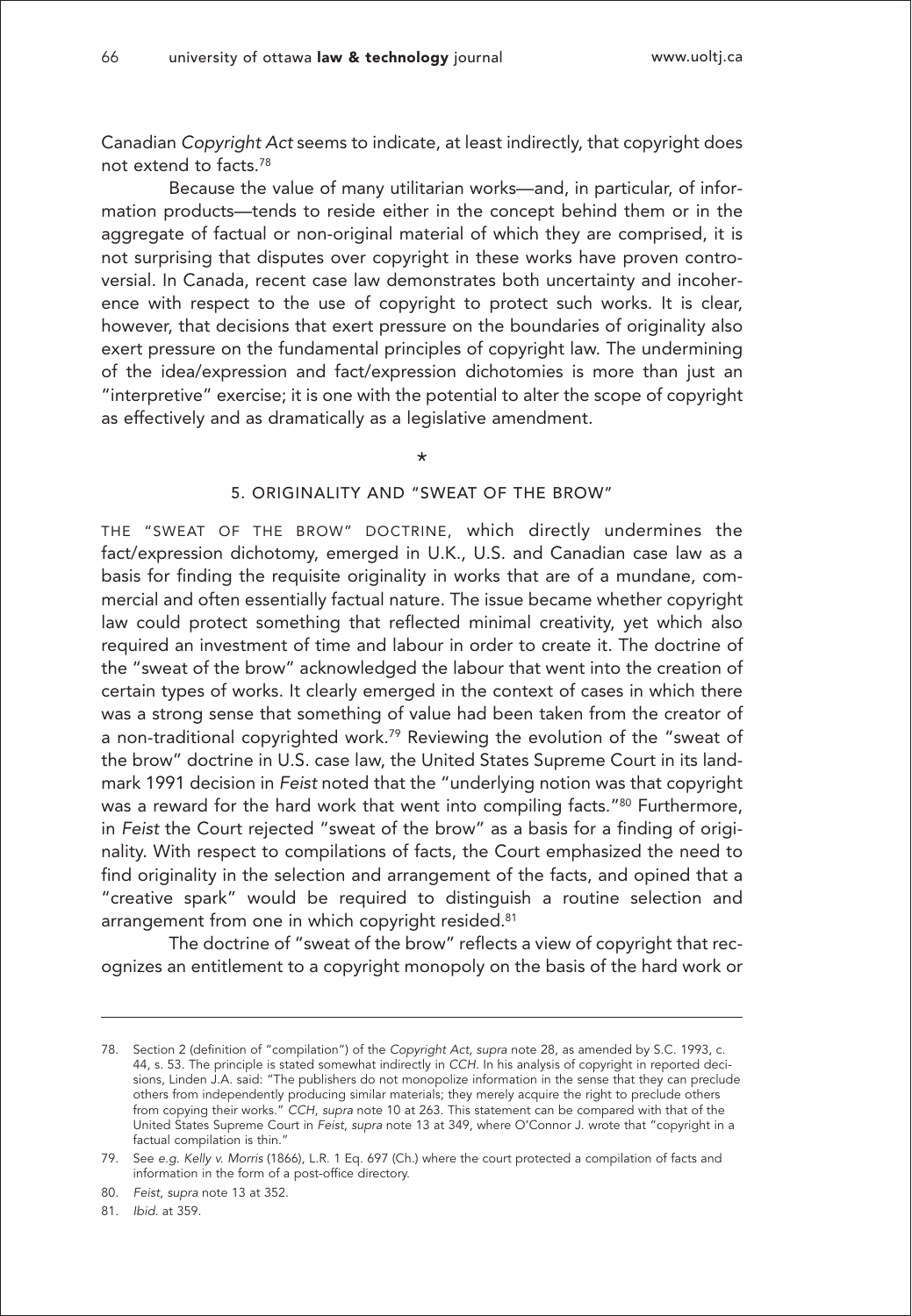effort required to create the work at issue. The rationale for the doctrine is expressed in University of London Press, which involved the copying of exams, where the court fashioned what it deemed to be the rough test that "what is worth copying is prima facie worth protecting."82 This oft-quoted phrase expresses a significant dimension of the development of modern copyright law. Rather than focus on defining a "work" in terms of certain inherent qualities, this phrase suggests that a "work" can be defined in terms of its commercial value. If it is worth someone's while to copy something, then that thing has an inherent value that is deserving of protection. This "inherent value" may well be purely commercial. This notion of protecting the value of a work in which labour has been invested is at the root of the "sweat of the brow" doctrine.

The 1996 decision of the Federal Court of Appeal in Tele-Direct offered the first opportunity for that court to consider the post-Feist Canadian position with respect to copyright in factual compilations. Prior to Tele-Direct, Canadian case law suggested that the "sweat of the brow" approach was viable in Canada. In fact, in Canada the phrase "skill, judgment or labour" as a basis for assessing originality had already emerged in the context of cases dealing with utilitarian works. In *Slumber-Magic,*83 the British Columbia Supreme Court dealt with a case involving an allegation of copyright infringement where the defendant had copied an advertising brochure that was created by the plaintiff. The defendant challenged the plaintiff's claim of copyright in the brochure, arguing that it used "ideas and elements" also found in competitors' brochures. McLachlin J. (as she then was) held that "compilations of material produced by others may be protected by copyright, provided that the arrangement of the elements taken from other sources is the product of the plaintiff's thought, selection and work."84 She further stated that:

> The basis of copyright is the originality of the work in question. So long as work, taste and discretion have entered into the composition, that originality is established. In the case of a compilation, the originality requisite to copyright is a matter of degree depending on the amount of skill, judgment or labour that has been involved in making the compilation.<sup>85</sup>

Significantly, the phrase "skill, judgment or labour" carries echoes of the discussion in INS, where the Court rejected a finding of copyright in information "gathered at the cost of enterprise, organization, skill, labor, and money."<sup>86</sup> Although McLachlin J. refers to "skill, judgment or labour" as the test for originality, the decision clearly finds copyright in the originality of the selection and arrangement—that is, the "composition"—of more routine materials, as opposed to copyright in the routine materials themselves.

By contrast, in B.C. Jockey Club,<sup>87</sup> the British Columbia Court of Appeal dealt with a case involving competing publications aimed at those who followed

<sup>82.</sup> University of London Press, supra note 45 at 610.

<sup>83.</sup> Supra note 7.

<sup>84.</sup> Ibid. at 84.

<sup>85.</sup> Ibid. [Emphasis added].

<sup>86.</sup> INS, supra note 1 at 236.

<sup>87.</sup> Supra note 5.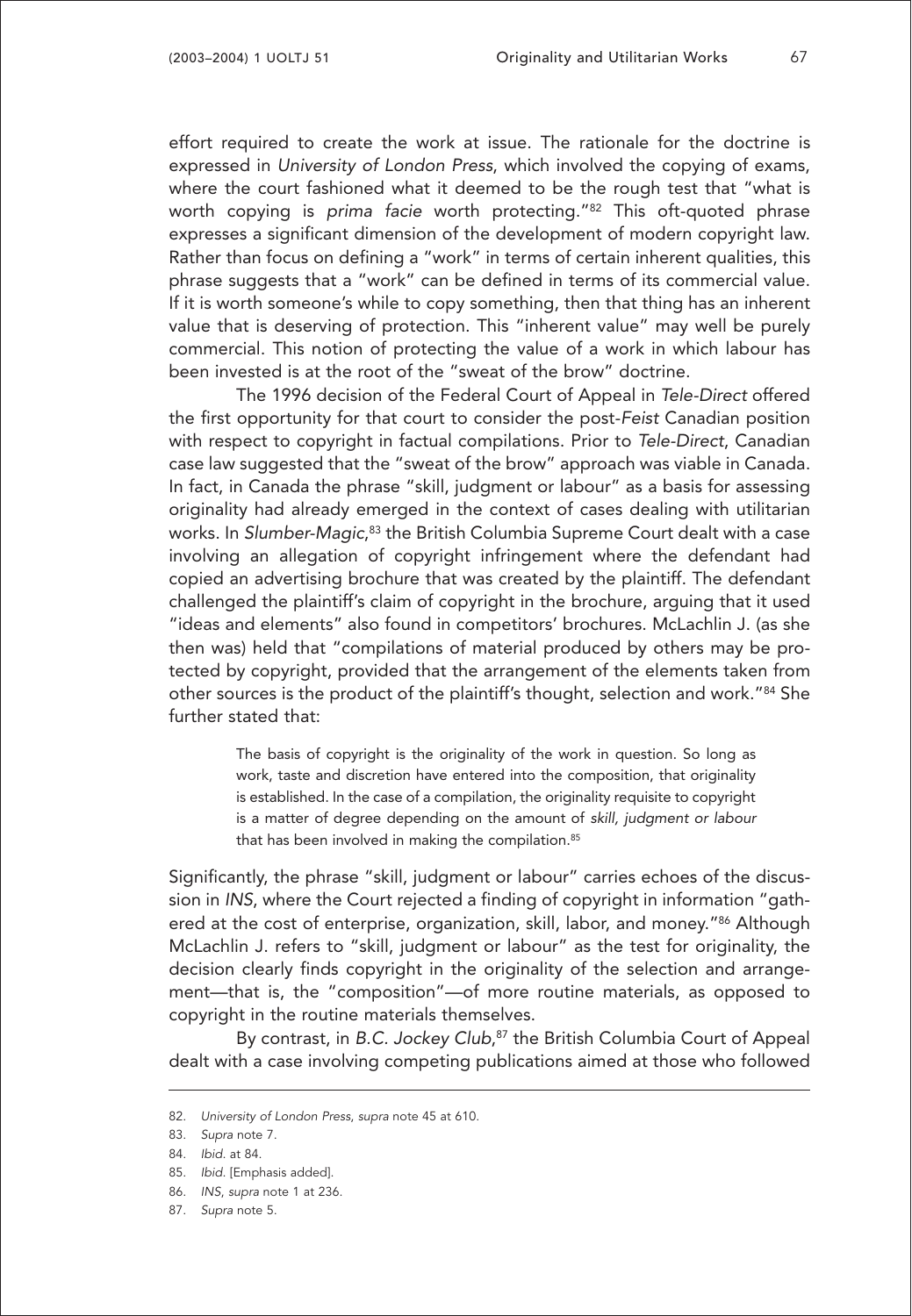horse racing. The plaintiff's publication contained a great deal of factual information relating to the particular races to be run, including their dates and times, the purses, the horses competing, the jockeys, the weather and track conditions, and so on. The defendant's publication reproduced a great deal of this information, but provided it in a substantially different format, and with additional original content. The case is similar in many respects to INS in that in both cases there were two competing publications reporting factual information, albeit in different formats. The Court of Appeal upheld the decision of the trial judge, who had found copyright infringement on the basis that "the defendant has made a substantial use of all the essential facts compiled by the Club."88 In particular, the trial judge had ruled:

> Although he adopted that information to his own style and added information of his own, the defendant nevertheless appropriated a substantial amount of the work, skill, judgment and knowledge of the Club. The copyright of the Club does not reside solely in the order of the information which it has compiled. Although the defendant has rearranged and republished that information in a different style, he nevertheless continued to appropriate a substantial part of the Club's original work.<sup>89</sup>

If there is a fine line between protecting the original work in which copyright subsists and protecting a plaintiff's expenses and efforts in creating the work, this case would appear to cross it. In contrast to the approach of the Court of Appeal in B.C. Jockey Club, the United States Supreme Court in INS rejected a finding of copyright infringement, notwithstanding the fact that "the acquisition and transmission of news require elaborate organization and a large expenditure of money, skill, and effort."<sup>90</sup> However, Canadian courts did not appear interested in the issues and concerns raised in INS. In U & R Tax Services, $^{91}$  Richard J. of the Federal Court Trial Division went so far as to state that "[i]ndustriousness ('sweat of the brow') as opposed to creativity is enough to give a work sufficient originality to make it copyrightable."<sup>92</sup> He cited B.C. Jockey Club with approval, stating that "[i]n British Columbia Jockey Club v. Standen (1985) [citation omitted], copyright in a form, which amounted to protecting facts included in a compilation, was held to subsist where those facts were the result of independent research and labour."93

The reference to "skill, judgment or labour" from Slumber-Magic, and its reiteration in B.C. Jockey Club as "work, skill, judgment and knowledge," left the door open to the possibility that labour alone could give a work sufficient originality for it to be protected by copyright. This position was rejected in Tele-Direct, where Décary J.A. took the view that, in McLachlin J.'s reference to "skill, judgment or labour" in Slumber-Magic, the word "or" should be read in its con-

<sup>88.</sup> Ibid. at 286.

<sup>89.</sup> Cited with approval by the B.C.C.A. in ibid. [Emphasis added].

<sup>90.</sup> INS, supra note 1 at 238.

<sup>91.</sup> Supra note 6.

<sup>92.</sup> Ibid. at 264.

<sup>93.</sup> Ibid. [Emphasis added].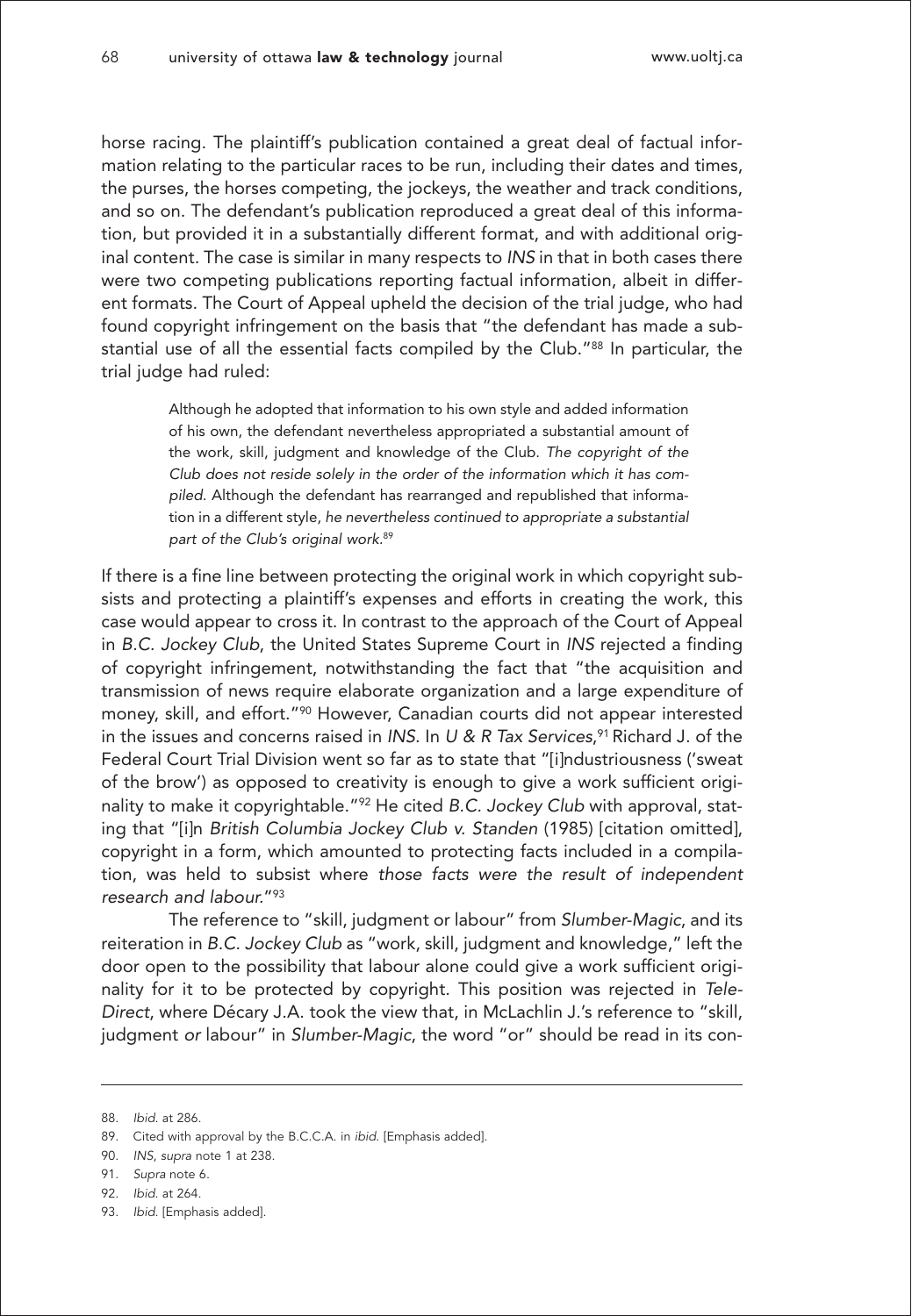junctive sense.<sup>94</sup> The court in Tele-Direct, a case which involved the use of information contained in yellow-pages listings by a competing business, attempted to draw a line between non-copyrightable facts and the copyright that could subsist in any original selection or arrangement of such facts. In doing so, Décary J.A. borrowed language from the Feist decision, and referred to "creativity"95 and the "creative element"<sup>96</sup> that could separate an original selection or arrangement of data from one that is merely routine. No doubt Décary J.A. was attempting to separate skill, judgment and labour qua hard work from that kind that could give rise to originality for the purpose of copyright. The reference to "creativity" was a means of signaling that something more than hard work was required. Yet the case engendered debate as to whether the court had caused a significant shift in the Canadian standard, and many commentators were critical of what they perceived to be a shift to a more qualitative assessment of originality.97 Indeed, the Canadian Federal Court of Appeal reached a different result from that of the Australian Federal Court in Telstra Corporation Ltd. v. Desktop Marketing Systems Pty. Ltd.,<sup>98</sup> where a purely "sweat of the brow" approach was adopted by the court in order to find that copyright subsisted in the telephone directories at issue in that case.<sup>99</sup>

The Tele-Direct decision was followed by another case before the Federal Court of Appeal dealing with originality in a utilitarian work. The decision in Édutile<sup>100</sup> contributed greatly to the uncertainty surrounding the court's approach to originality. The decision in Édutile amounts to nothing short of the protection of an idea as opposed to its expression. The case involved two rival publishers of used-car price guides for consumers. Although such guides had typically featured columns containing information about the trade-in value of such cars and their retail value, the plaintiff had come up with the idea of including a third column listing the private-sale value of the vehicles. Décary J.A., who had written the decision of the court in Tele-Direct, made a number of startling statements concerning the protection of the plaintiff's guide. For example, he

97. In Hager v. ECW Press Ltd. (1998), [1999] 2 F.C. 287, (1998),

<sup>94.</sup> Tele-Direct (F.C.A.), supra note 3 at 37.

<sup>95.</sup> Ibid. at 37 and 41.

<sup>96.</sup> Ibid. at 39.

<sup>&</sup>lt;http://reports.fja.gc.ca/fc/1999/pub/v2/1999fc23716.html>, 85 C.P.R. (3d) 289 at 307 (F.C.T.D.) [Hager cited to C.P.R.], Reed J. rejected the view that Tele-Direct had turned Canadian law on originality away from its "previous alignment with the law of the United Kingdom towards an alignment with that of the United States." The Federal Court of Appeal in CCH, supra note 10 at 252, also rejected what it called the "American threshold for copyright protection."

<sup>98. [2001]</sup> FCA 612, <http://www.austlii.edu.au/au/cases/cth/federal\_ct/2001/612.html>, (2001), 181 A.L.R. 134 (Aust. F.C.) [Telstra Corporation].

<sup>99.</sup> The fact that the leading cases on originality in Canada, Australia and the United States all deal with telephone directories is problematic. Given the nature of the business of telephone service providers, the collection of the information in telephone directories occurs as a by-product of the companies' main business operations. Given the monopoly position of most telephone service providers, these providers are at an enormous advantage when it comes to the ability to collect and compile this data. To require competitors in the provision of telephone directories or other such products to go out and independently collect this information is to require of them an effort not required by the original service provider in the creation of its directory. The telephone-directory cases are thus complicated by the fact that the collection of the data in the plaintiff's directories requires relatively little skill or labour, and by the fact that to grant copyright further enhances the monopoly position of the providers. These cases provide difficult facts on which to establish a standard of originality for factual compilations.

<sup>100.</sup> Supra note 11.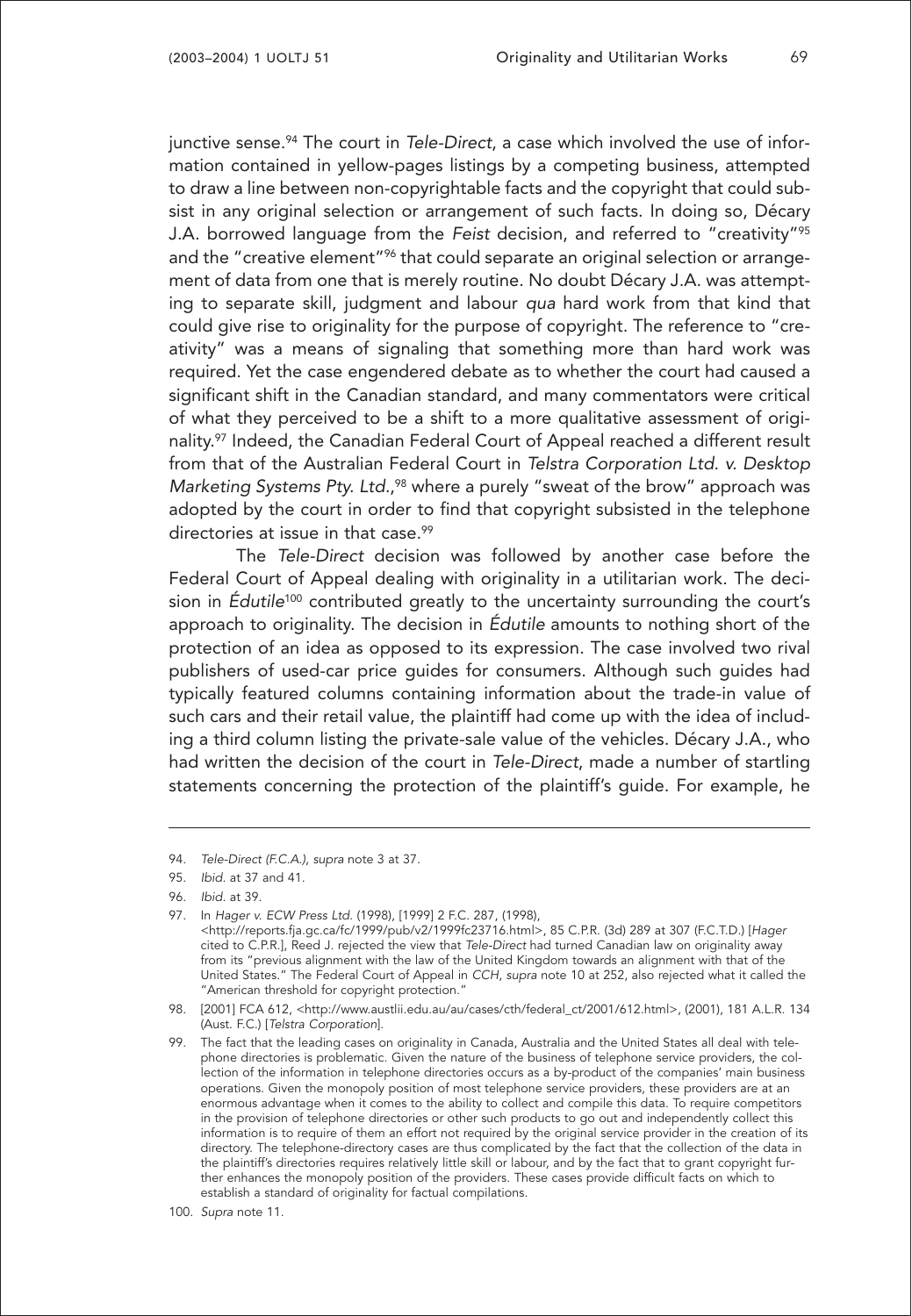found persuasive the testimony of the defendant's president wherein he admitted that "the extent to which the idea embodied in the Édutile guides was original."101 Décary J.A. accepted that "[t]he fact of setting out the 'Private Sale' market and the 'Retail Value' market side by side in columns was a 'brilliant' [and] 'innovative' move."<sup>102</sup> He then went on to note: "It is not easy in compilation situations to draw a line between what signifies a minimal degree of skill, judgment and labour and what indicates no creative element."<sup>103</sup> He found that the plaintiff's copyright existed by virtue of the fact that "Édutile organized its information according to unpublished standards of selection for the first time in Quebec and in Canada."104 In effect, the court granted Édutile copyright in the idea of adding a third column containing retail-price information. This is further underlined by the fact that the actual price information in the defendant's guide was not copied from the plaintiff's book.105 The decision in Édutile is bizarre in that it follows on Tele-Direct, which appeared to adopt the Feist approach to originality. This approach offers protection to original expression, but not to facts, ideas or labour alone. In Édutile, the court struggled to come to terms with two competing utilitarian works in which that which constituted the plaintiff's "competitive edge"—the unique value of his work—was essentially an original, or "creative," concept.

Given the reasoning and the result in Édutile, it is perhaps not surprising that the Federal Court of Appeal took such pains to distance itself from the references to "creativity" and "creative spark" in Tele-Direct. In its subsequent decision in CCH, the majority of the Federal Court of Appeal sought to alter the impact of the decision in Tele-Direct by rephrasing the court's approach to originality. In CCH, the court was not dealing with pure compilations of fact; the matters at issue included case head notes and compilations of material in which Crown copyright subsisted, such as case reporters and topical indices. Although Tele-Direct contained several references to creativity in relation to assessing the originality of a composition of fact, the court in CCH took the view that Tele-Direct did not find creativity to be necessary in order for originality to subsist.<sup>106</sup> Rather, what was required was an expenditure of "skill, judgment and labour" in the creation of the compilation. The individual components of skill, judgment and labour are, in the words of Linden J.A., "all possible ingredients in the recipe for originality, which may be altered to suit the flavour of the work at issue."107 Linden J.A. went on to add that these elements are not "prerequisites to copyright protection, but rather evidence of the sole prerequisite, originality."108 Although returning to a standard that included the problematic reference to "labour," Linden J.A. dismissed any concerns and emphasized that "the crucial requirement for a finding of originality is that the work be more than a mere

101. Ibid. at 203.

- 102. Ibid. at 205.
- 103. Ibid.
- 104. Ibid. 105. Ibid. at 206.
- 106. CCH, supra note 10 at 251–52.
- 107. Ibid. at 255.
- 108. Ibid.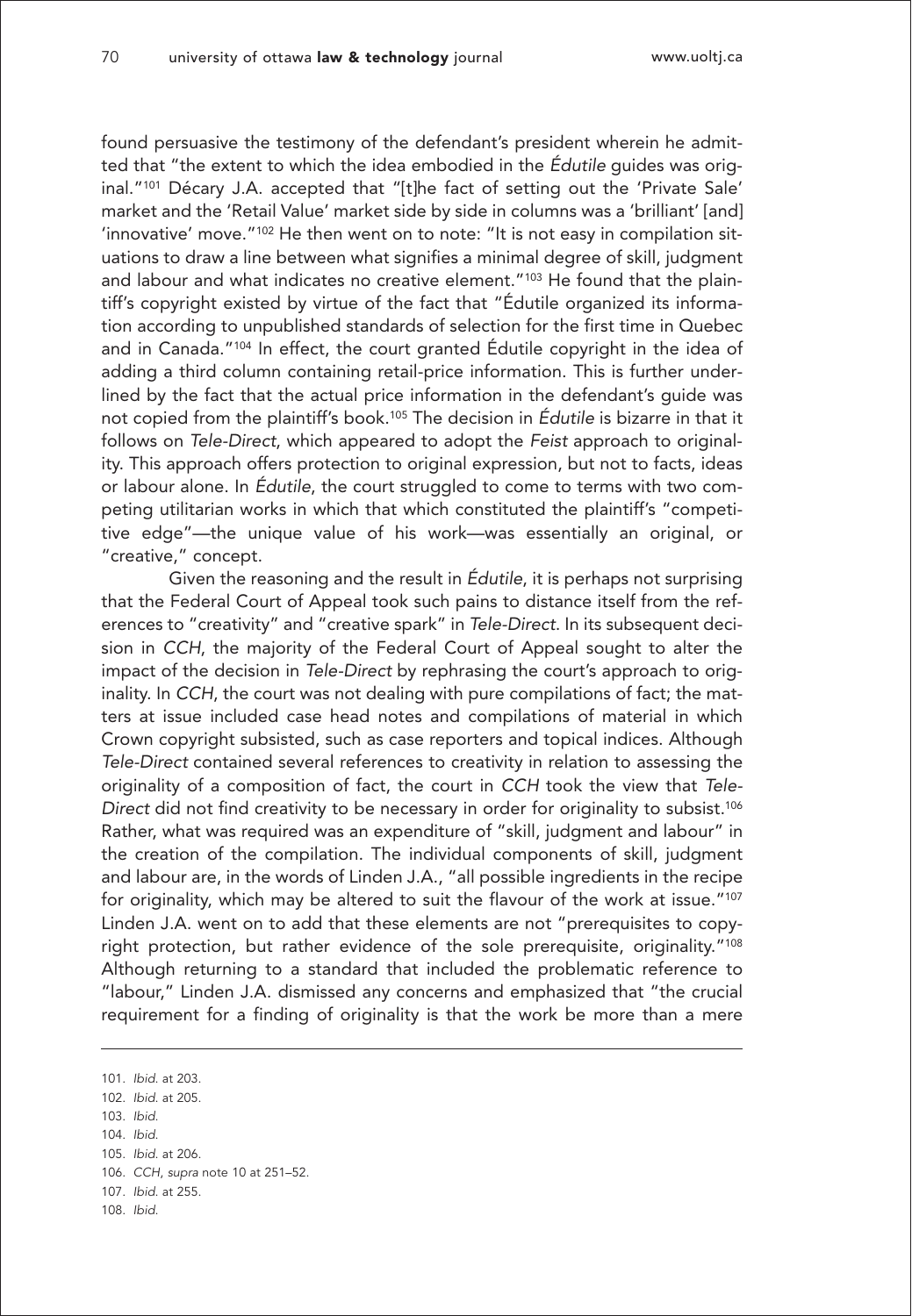copy."109 He thus attempted to distinguish between the rote labour of a copyist, which would not give rise to originality, and the labour involved in creating a work that involved some exercise of skill and judgment.<sup>110</sup>

The distinctions among types of labour are not particularly helpful as they take us back to the starting point of an original work being one that has not been copied,111 without giving much assistance as to the nature of the "skill and judgment" required in order to find originality. Essentially what is required is hard work that creates something that did not previously exist in that form, as opposed to hard work that produces a copy of someone else's work. This formulation, however, does not assist much in dealing with the copying of utilitarian or fact-based works, as it does not make a sensible distinction between the skill or labour that goes into the organization of a collection of facts and the underlying facts themselves. Indeed, Linden J.A. makes the following statement regarding compilations of facts: "Because the selection and arrangement of the underlying elements, not the elements themselves, must be original, a compiler must demonstrate something more than merely copying those elements into a new work before the Act will award copyright protection."112 The statement leaves unclear whether, in the view of the court, the copyright would then attach only to the original selection or arrangement, or to the work as a whole, which is made original by virtue of the selection and arrangement. Thus, in CCH the Court might accept the result in B.C. Jockey Club on the basis that "skill and judgment" went into the selection and arrangement of the information in the plaintiff's news-sheet. However, the problem in B.C. Jockey Club is that once the underlying data has been extracted and arranged in a different format there should, in theory at least, be no copyright infringement, since the copyright lies in the skill and judgment involved in the selection and arrangement of the data. It is not clear from CCH what the Federal Court of Appeal would do with the set of facts in B.C. Jockey Club. It does seem clear, however, that the standard is open to the interpretation that the existence of the facts, or, more problematically, their existence in one convenient location, is the result of the "skill, judgment and labour" of the plaintiff and that, therefore, there is a copyright over the "selection" of those facts which effectively amounts to a copyright over the facts themselves.

The CCH case also reveals problems with the court's approach to originality in its analysis of copyright in headnotes. The application of the test of "skill, judgment and labour" to headnotes indicates the difficulties with this test, both in relation to giving copyright in ideas and in relation to copyright in facts. A headnote must be a concise and precise summary of the decision of the court in a given case. Arguably, one of the ways in which such information could be conveyed might be through a blunt abridgement which copies key passages. The Federal Court of Appeal did find that headnotes are copyrightable. However, the court made this finding more on the basis of the skill, judgment or labour expended in the creation of headnotes generally than on the relationship

<sup>109.</sup> Ibid.

<sup>110.</sup> Ibid. at 255-56.

<sup>111.</sup> University of London Press, supra note 45 at 609.

<sup>112.</sup> CCH, supra note 10 at 256.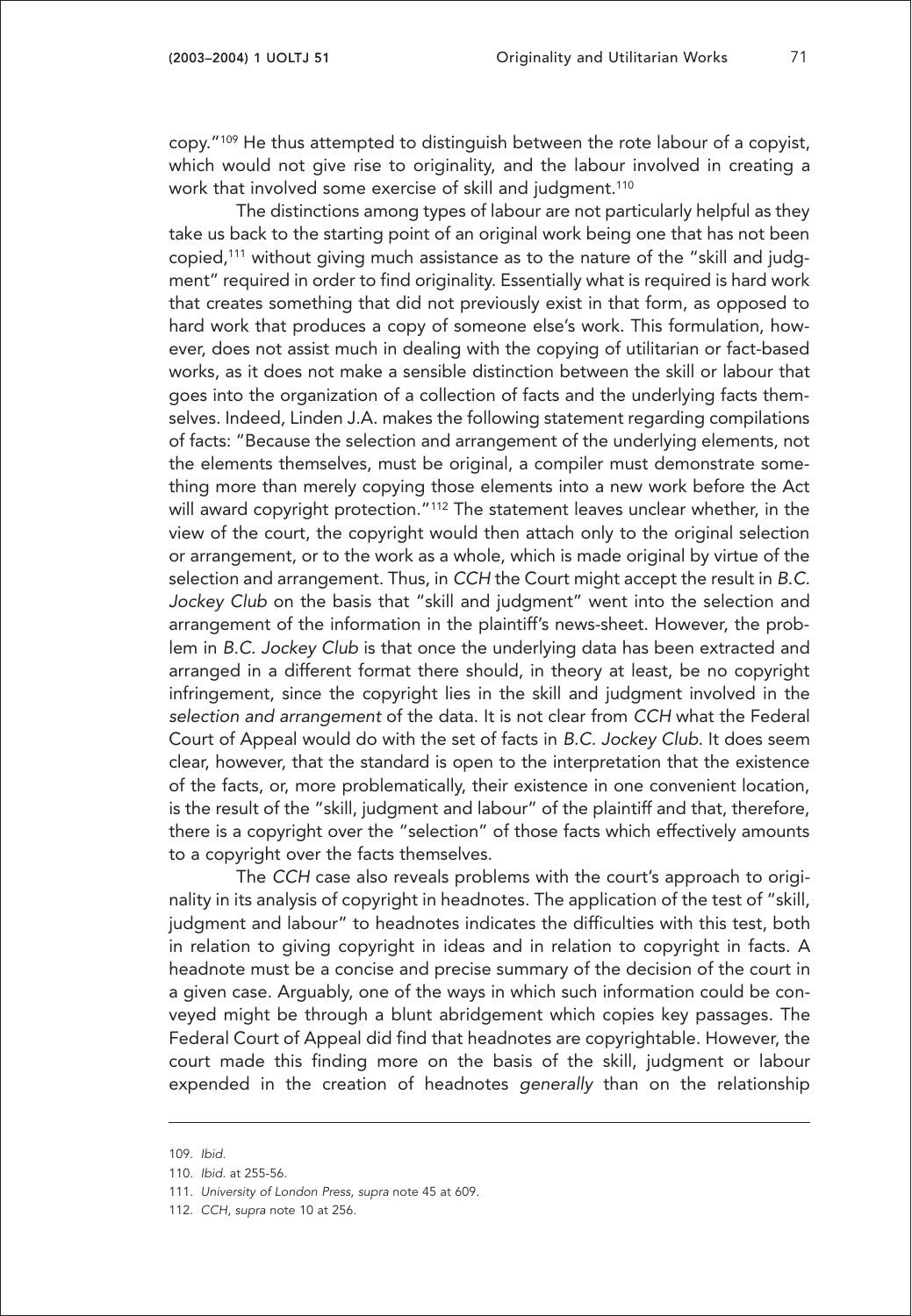between the expression of the particular headnotes at issue and the court opinions on which they were based. A headnote is meant to be a concise summary of another written text in which the author of the headnote does not have copyright. Presumably there is much less latitude available to the headnote writer than there is available to a journalist, both in terms of the choice of what to report and in terms of the manner in which it can be reported. In CCH the court avoided discussing the possibility of a merger of expression and idea by focusing on the effort required to produce an accurate headnote and by not looking at the particular headnotes at issue. Linden J.A. appeared to treat headnotes as a particular kind of literary work, rather than to deal with them on a case-by-case basis to determine whether they are sufficiently original. For example, he extolled the virtue of past Canadian headnotes "authored by some of the greatest legal minds in our country," arguing that headnotes "are obviously more than simply abridged copies of the reasons for judgment."<sup>113</sup> On the other hand, Linden J.A. treated the headnotes not so much as an expression of facts or ideas contained in the judgment; rather, "the headnote summarizes reasons for judgment so that a reader can decide whether or not it is necessary to actually consult those reasons."<sup>114</sup> In other words, Linden J.A. seemed to find originality in the fact that headnotes serve a function that is distinct from that of a judgment.115 He also ignored the possibility that some headnotes are in effect nothing more than blunt abridgements of the decisions to which they are attached.

The uncertainty over the standard of originality for utilitarian works means that in Canada there is currently great latitude and uncertainty with respect to the scope of protection for utilitarian works—and, in particular, for information products. Ironically, while the Federal Court of Appeal was struggling with "skill, judgment and labour" as a basis for copyright protection of, inter alia, headnotes, the Ontario Court of Appeal in Delrina<sup>116</sup> accepted that there could be no copyright in ideas<sup>117</sup> or in public-domain materials;<sup>118</sup> the Ontario Court of Appeal thus approved an approach to copyright in software that would require the filtering out of non-original material from the scope of any copyright over the software itself, regardless of the skill, judgment and labour that went into the creation of the software as a whole. In contrast, in two recent cases, courts have gone so far as to extend a copyright monopoly over facts, and have done so bluntly. In B & S Publications, the court considered this issue with respect to facts in the "Oil and Gas Index," which had been collected and compiled through the efforts of the plaintiff. The index contained listings of explorers and producers in the oil and gas industry, along with additional information. The court found that the defendant's copying of the data violated the plaintiff's copyright, not in the selection and arrangement of the data, but in the data itself.

<sup>113.</sup> Supra note 10 at 262–63.

<sup>114.</sup> Ibid. at 264.

<sup>115.</sup> These judges are perhaps blissfully ignorant of the fact that, for many law students, headnotes serve as a substitute for the judgment itself.

<sup>116.</sup> Supra note 74.

<sup>117.</sup> Ibid. at 348–49.

<sup>118.</sup> See the Court of Appeal's acceptance of the trial judge's filtering out of a range of public-domain material. Ibid. at 353–55.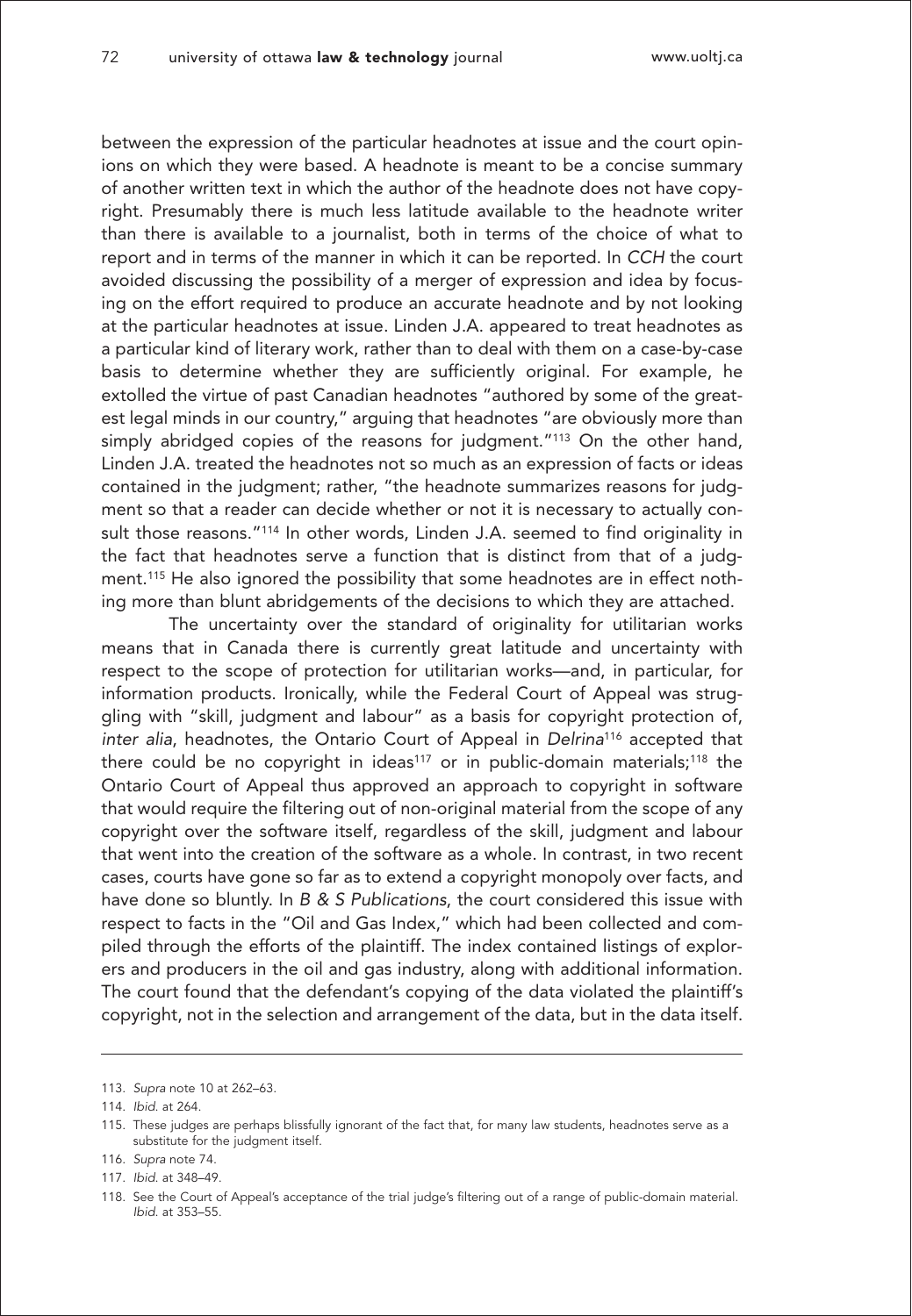Hutchison J. noted:

…I am of the opinion that the data relating to the exploration and production companies as researched and presented by the plaintiff is capable of and by itself of being copyrighted, owing in part to the criteria used to select the names by the plaintiff, the research done on its currency and accuracy, and its categorization.<sup>119</sup>

Effectively, therefore, the court found the plaintiff to be the "author" of the underlying facts themselves.

In Weetman, <sup>120</sup> Romilly J. of the British Columbia Provincial Court (Small Claims Division) dealt with a case of alleged copyright infringement involving maps. The defendant had argued, inter alia, that the copying of some features from the plaintiff's map could not infringe copyright because the features, which represented characteristics of the landscape, amounted to facts. Romilly J. rejected this argument, noting that:

> The state of Canadian law on the subject is that it is not open for someone to argue that trails, roads and other features detailed with a precision and an accuracy not previously attained by other mapmakers of the region in question, which was facilitated by a particular process pioneered by a mapmaker, become a compilation of facts which everyone can copy and/or use without the consent of the mapmaker because it has somehow been placed in the "public domain"…121

He concluded that, in contrast to U.S. law, Canadian law would protect "facts which contain a certain level of creativity."<sup>122</sup> In his view, the innovative techniques used by the plaintiff to arrive at the geographical data incorporated into his map produced the required originality for copyright to subsist in the resultant map and in its specific features. Nevertheless, it is difficult to characterize the precise location of a trail as a "creative" fact.

#### \*

#### 6. CONCLUSION

LIKE OTHER CASES OF THEIR KIND, Weetman and B & S Publications involved elements of what was perceived by the court to be unfair competition. Indeed, the difficulty of distinguishing between unprotectable fact and protectable expression in the context of competing works is partly what the United States Supreme Court was up against in the classic case of INS. Clearly, concerns with unfair competition have influenced results in cases such as these, and may go a long way to explaining the "sweat of the brow" line of cases.

If a case analogous to INS were to arise in Canada today, the plaintiff news agency might well succeed with an argument that the presence of the fac-

<sup>119.</sup> B & S Publications, supra note 12 at para. 44. Hutchison J. found that the design layout and format of the work were also independently "original and unique" and were thus copyrightable.

<sup>120.</sup> Weetman, supra note 12.

<sup>121.</sup> Ibid. at para 45.

<sup>122.</sup> Ibid, at para 46.